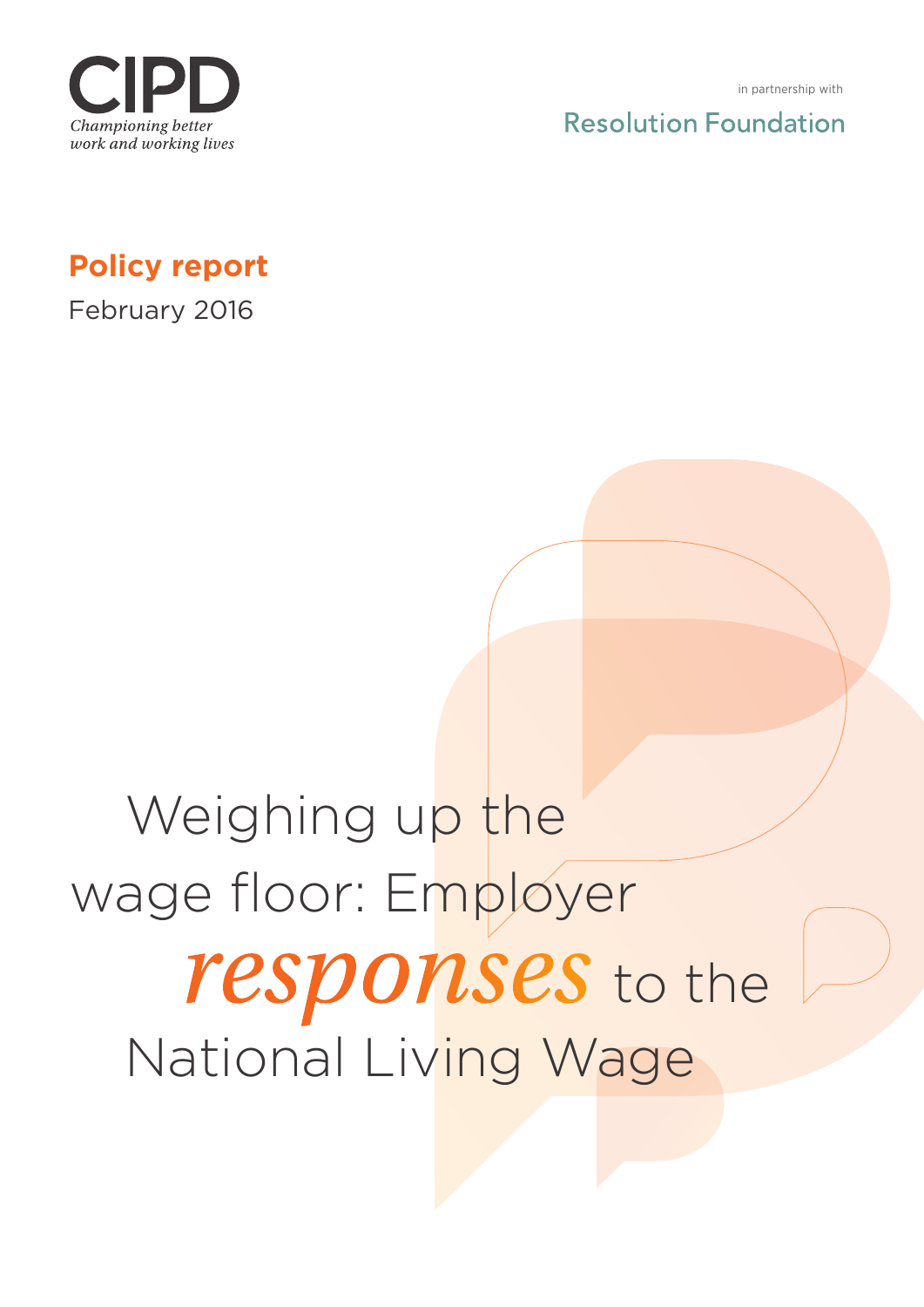The CIPD is the professional body for HR and people development. The not-for-profit organisation champions better work and working lives and has been setting the benchmark for excellence in people and organisation development for more than 100 years. It has 140,000 members across the world, provides thought leadership through independent research on the world of work, and offers professional training and accreditation for those working in HR and learning and development.

The Resolution Foundation is a non-partisan and awardwinning think-tank that works to improve the living standards of those in Britain on low to middle incomes.

We conduct authoritative analytical research on living standards in the UK and produce effective policy solutions that help shape the debate on economic and social policy. To do this we work across a wide range of issues such as low pay and the minimum wage, the future of the labour market, social mobility, reforming the tax and benefit system, household debt, childcare and housing policy. We hold a regular programme of events drawing on experts from a diverse range of backgrounds – academia, employers, the voluntary sector and the City. We engage with politicians from across the political spectrum.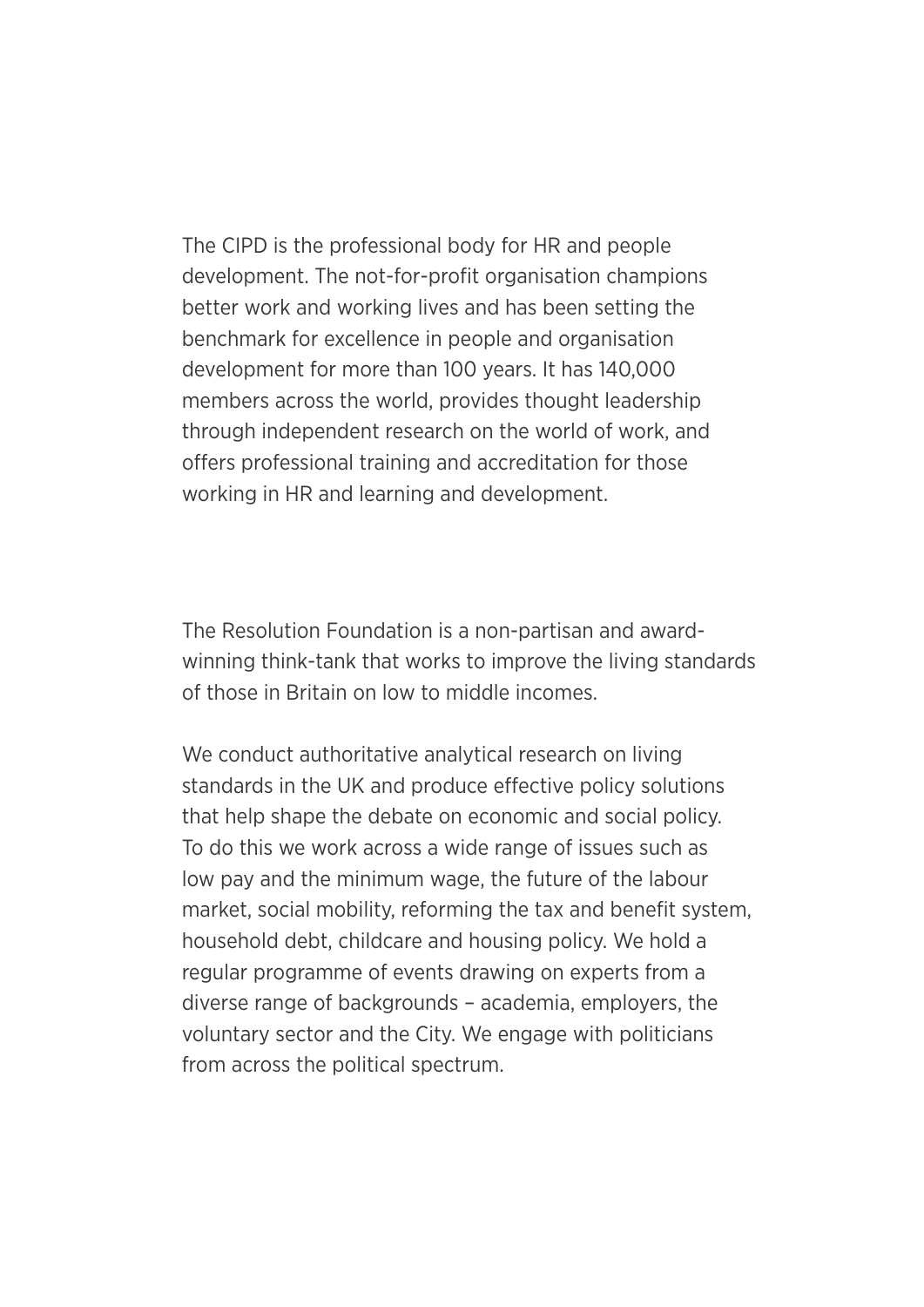# **Weighing up the wage floor: Employer responses to the National Living Wage**

Policy report

# **Contents**

| $\mathcal{P}$  |
|----------------|
| $\overline{4}$ |
| 15             |
| 17             |
| 32             |
|                |

# **Acknowledgements**

This report was written by Gerwyn Davies of the CIPD and Conor D'Arcy of the Resolution Foundation, with contributions from colleagues at both organisations.

©CIPD and Resolution Foundation 2016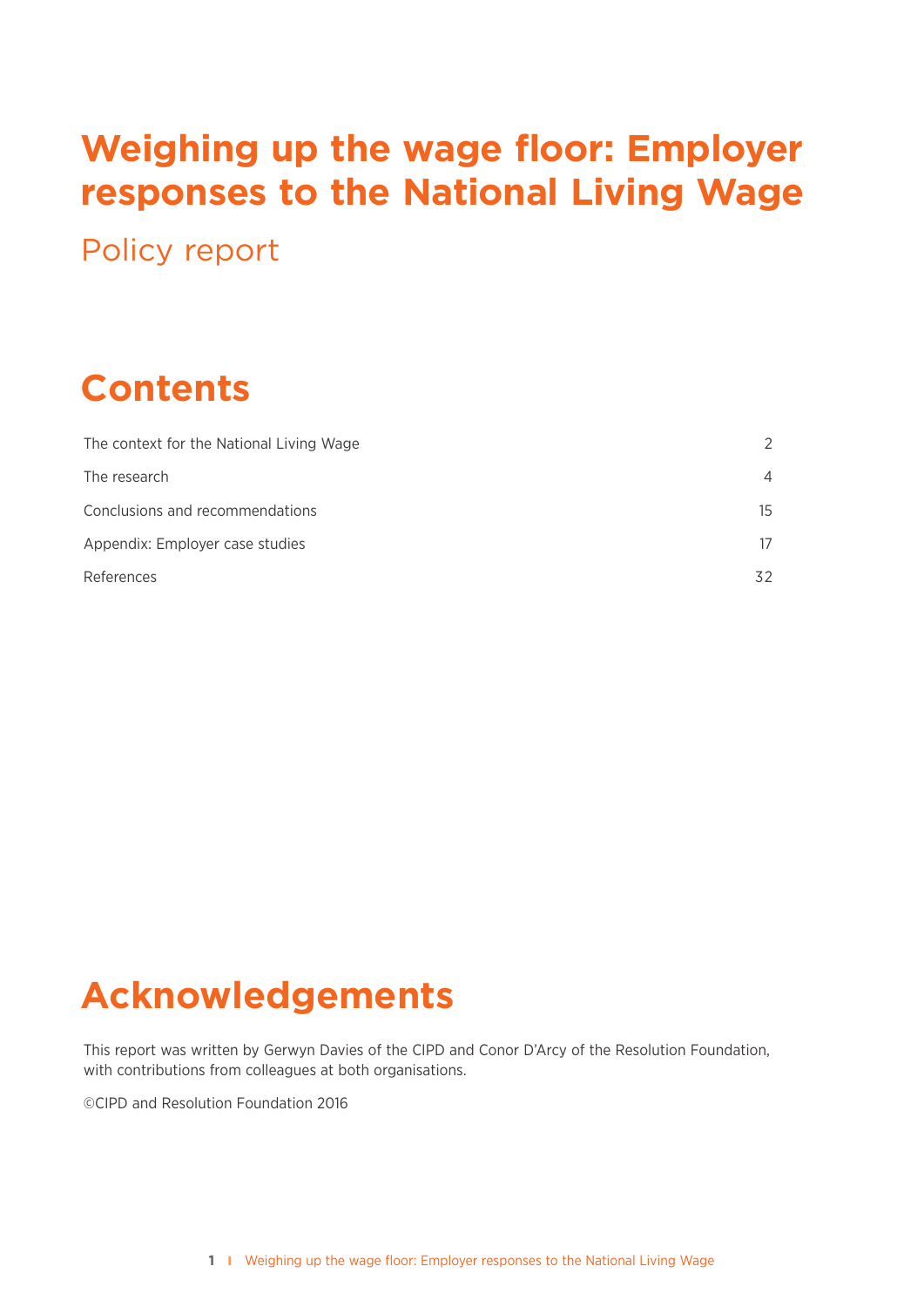# **The context for the National Living Wage**

George Osborne's announcement of the National Living Wage (NLW) was the *coup de theatre* of last July's Budget. Yet, in hindsight, perhaps we should have seen it coming. Low pay and a lack of opportunities for progression featured prominently in the General Election campaign, with Labour promising to promote the spread of the Living Wage through procurement policy and other such indirect means. Shortly after the election, the Prime Minister spoke about ending the 'ridiculous merry-go-round' of people on low wages being taxed and then claiming in-work benefits, arguing

that the focus should be on *'… helping to create well paid jobs*  in the first place'.<sup>1</sup> An increase in minimum wages also makes a direct contribution to reducing the welfare budget by reducing the cost of in-work tax credits (in time to be replaced by Universal Credit) – provided there is no negative effect on employment.

The previous Coalition Government explored the possibility of moving to a higher National Minimum Wage (in terms of its position in the earnings distribution) by asking the Low Pay Commission (LPC) to consider the conditions

that would need to be in place for a real increase in the value of the National Minimum Wage (NMW) The LPC response, included in its 2015 report, highlighted some of the economic barriers to achieving this: low earnings growth that had, for several years, fallen behind consumer price inflation and, in particular, the lack of productivity growth.2

Labour productivity has hardly increased in the seven years since the start of the last recession, something unprecedented in the statistical record (see Figure 1).

#### **Figure 1: The problem is lack of productivity growth**



Output per hour worked, 2008 Q1=100

GDP is chained volume measure, seasonally adjusted. Source: Office for National Statistics

<sup>1</sup> Prime Minister's speech on opportunity. Available at: https://www.gov.uk/government/speeches/pm-speech-on-opportunity

<sup>2</sup> LOW PAY COMMISSION. (2015) *National Minimum Wage: Low Pay Commission report 2015*. London: Low Pay Commission and Department for Business, Innovation and Skills. Available at: https://www.gov.uk/government/publications/national-minimum-wage-low-pay-commission-report-2015 [Accessed 19 February 2016].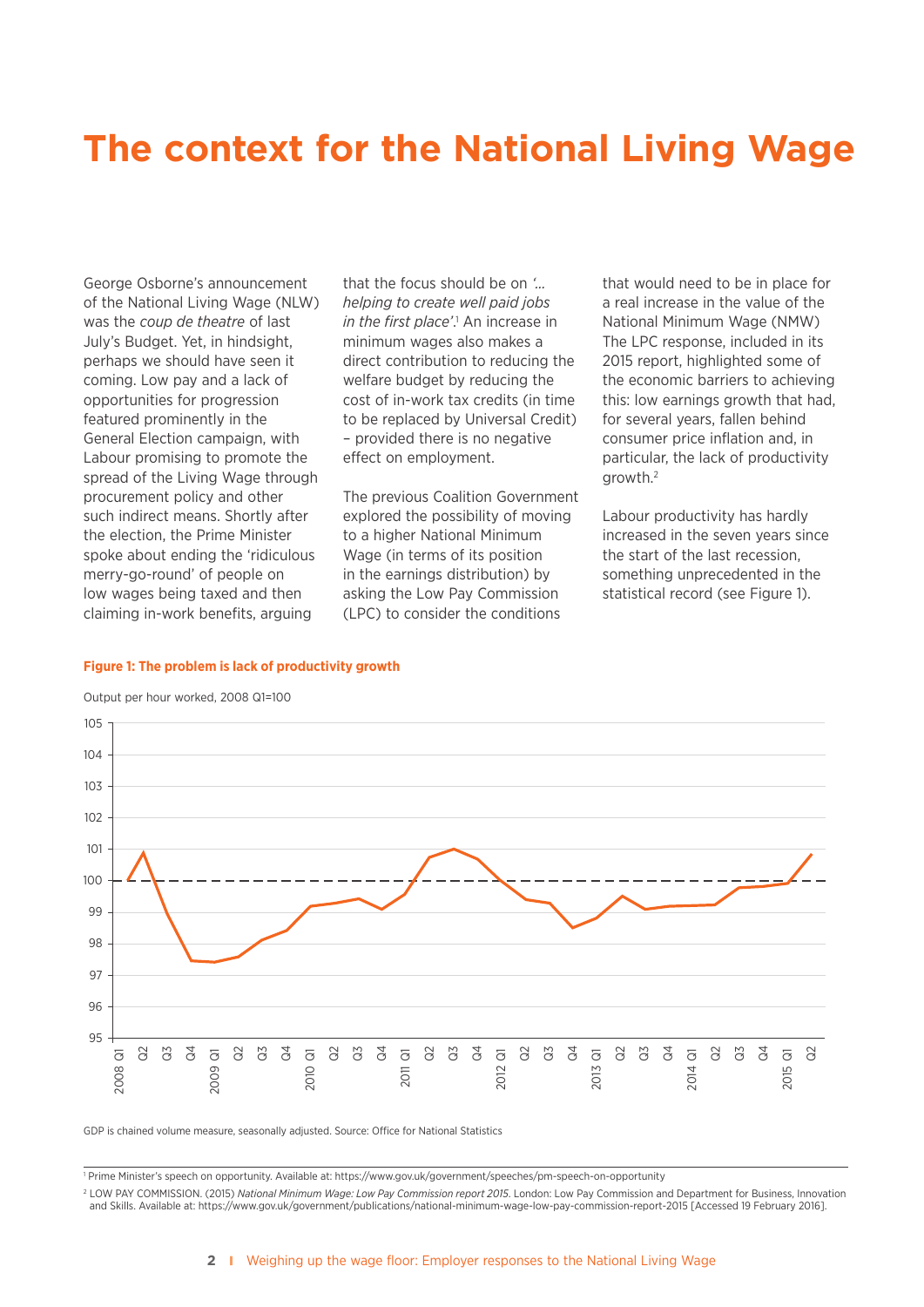While labour productivity did increase in the second and third quarters of 2015, strong employment growth and an easing in output growth in the second half of 2015 means we have not yet reached a point where sustained productivity growth appears likely. There are many potential explanations for the so-called 'productivity puzzle', but recent CIPD research has highlighted the impact of weak investment in both people, capital equipment and technology during the past few years and the extent to which the last recession has continued to affect the mindset and behaviour of many firms.<sup>3</sup> When surveyed in June 2015, two-fifths of private employers described their approach in the previous two years as focusing on surviving on a day-to-day basis or cost-cutting, making themselves leaner and fitter. When asked to think about the years ahead, many of these firms saw themselves similarly constrained.

The continued weakness of productivity growth makes it difficult for an evidence- and consensus-based body such as the LPC to recommend increases in the NMW sufficient to substantially raise its relative value. This point was recognised by the Resolution Foundation's review of the minimum wage, chaired by Sir George Bain, which suggested that the government should *'…make it an explicit long-term ambition of economic policy to reduce the incidence of low pay, setting out a plan to reduce the share of employees who earn below twothirds of the hourly median wage'.*<sup>4</sup>

Enter the Chancellor and the new National Living Wage. The new higher wage floor for those aged 25 and over makes the need for improved productivity growth, especially within the low-paying sectors that are set to be mostaffected, all the more pressing. A comprehensive body of evidence on the National Minimum Wage's effect since 1999 is a useful guide to the impact the NLW will have, and there is some evidence that firms, specifically larger organisations, did raise their productivity in response. But because the Government's ambition for the NLW represents a rate of around £9 per hour by 2020, this takes us beyond the current evidence base. How employers will react therefore remains uncertain, but vital.

Indeed, building an evidence base on how employers may react goes beyond the obvious importance for Britain's businesses. First, the National Living Wage is set to boost the family budgets of millions of low-paid workers but by exactly how much will depend on how employers adapt. If, for example, employers react by cutting employment – a fear that hasn't materialised since the NMW's introduction – the gain to employees is less clear. Second, how organisations adjust will also be important for the national budget given the implications it will have for inflation, tax receipts and benefit payments and the overall national budget. The stage is thus set for employers to play a key role in determining how this bold policy initiative will unfold.

*'When surveyed in June 2015, two-fifths of private employers described their approach in the previous two years as focusing on surviving on a day-to-day basis or cost-cutting, making themselves leaner and fitter.'* 

<sup>3</sup> CIPD. (2015) *Investing in productivity: unlocking ambition*. London: Chartered Institute of Personnel and Development. Available at: https://www.cipd.co.uk/ publicpolicy/policy-reports/investing-productivity-unlocking-ambition.aspx [Accessed 19 February 2016].

<sup>4</sup> RESOLUTION FOUNDATION. (2014) *More than a minimum: the Resolution Foundation review of the National Minimum Wage: the final report*. London: Resolution Foundation. Available at: http://www.resolutionfoundation.org/wp-content/uploads/2014/03/More\_than\_a\_minimum.pdf [Accessed 19 February 2016].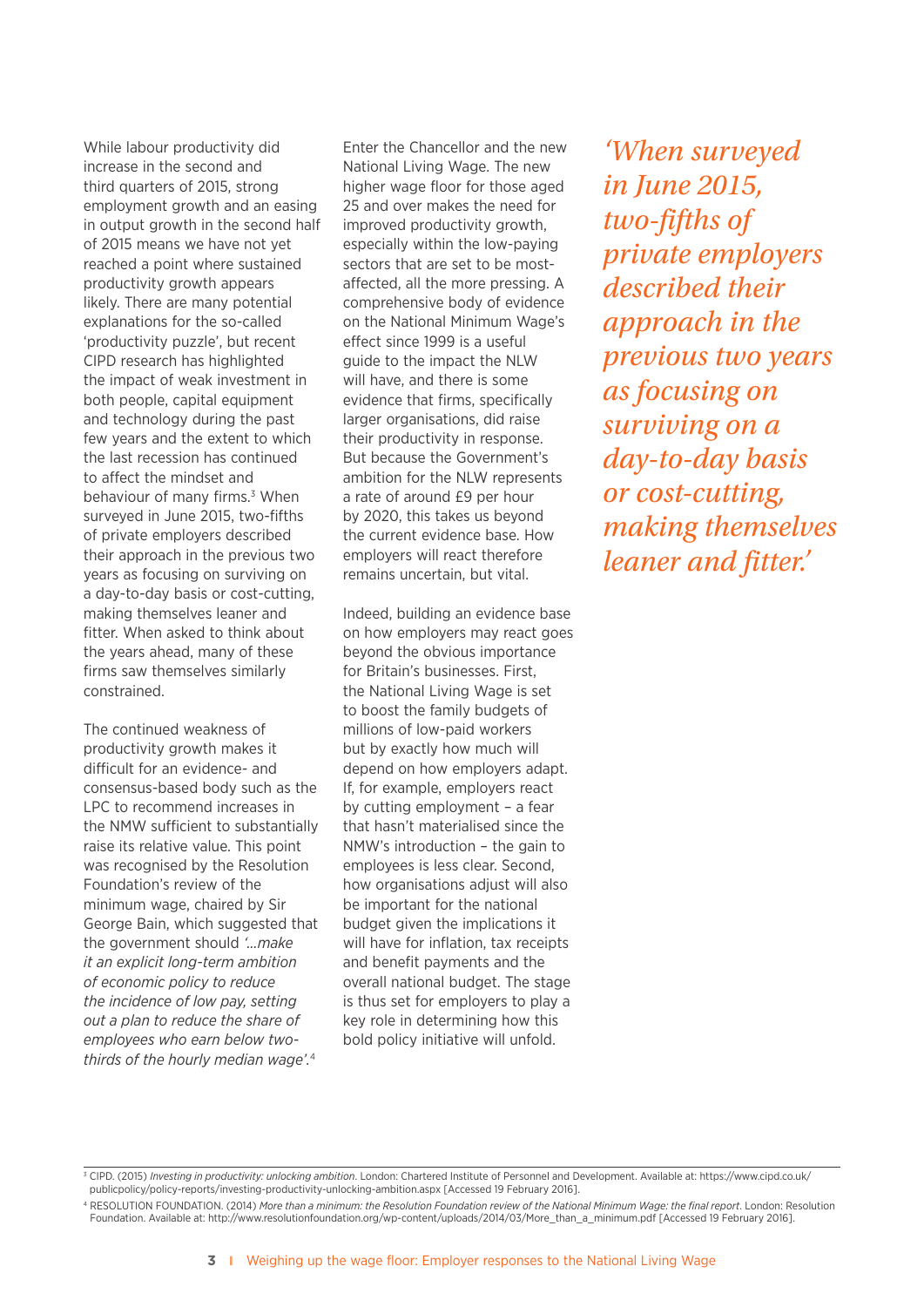## **The research**

In September 2015, the CIPD and the Resolution Foundation launched a joint investigation into how employers planned to adapt to the National Living Wage (NLW). The research comprises two parts. The first – a representative survey of 1,037 employers – offers an overview of how employers across the economy are likely to be affected and how they plan to respond. In particular, the survey allows us to explore the role played by firm size and industry on employer reactions.

The survey was followed up by 14 interviews with organisations in December 2015 in order to better understand why employers are opting to react in their chosen way. Interviews were carried out to develop a clearer picture of the trade-offs that employers are weighing in the months before

the NLW is introduced and the rationale for choosing their path. The respondents were mainly senior staff directly involved in the organisation's decision-making on this topic, primarily in industries that are set to be most affected by the NLW, but also some firms that already pay above the level of the new wage floor.

As with any case studies, these examples should not be treated as representative of all employers or of those in similar industries, regions or of a similar size. In particular, because we have focused on employers in the most affected sectors, it is important to remember that the majority of firms and industries will find the NLW's introduction much more manageable. But the experiences of these employers do provide a timely insight into the options

and barriers which employers see open to them in responding to the NLW's introduction.

#### **Over half of employers set to be affected, but clear sectoral differences**

The survey reinforces the scope of the NLW. In total, just over half of all employers (54%) said the NLW will have an effect on their wage bill. When asked how large the impact would be, and as Figure 2 shows, 18% expect to be affected to 'a large extent' by the NLW, with 22% predicting they would be affected to 'some extent' and 14% to a 'small extent'. But at the same time, the survey also confirms that for a significant proportion of firms, the NLW will not have an impact. Two in five employers (41%) say that the NLW will not have an effect on their wage bill, with a remaining 5% answering 'don't know'.



**Figure 2: Proportion of employers that report that the National Living Wage will increase their wage bill (%)**

Base: All employers (n=1,037), private sector (n=754), public sector (n=217), voluntary sector (n=66)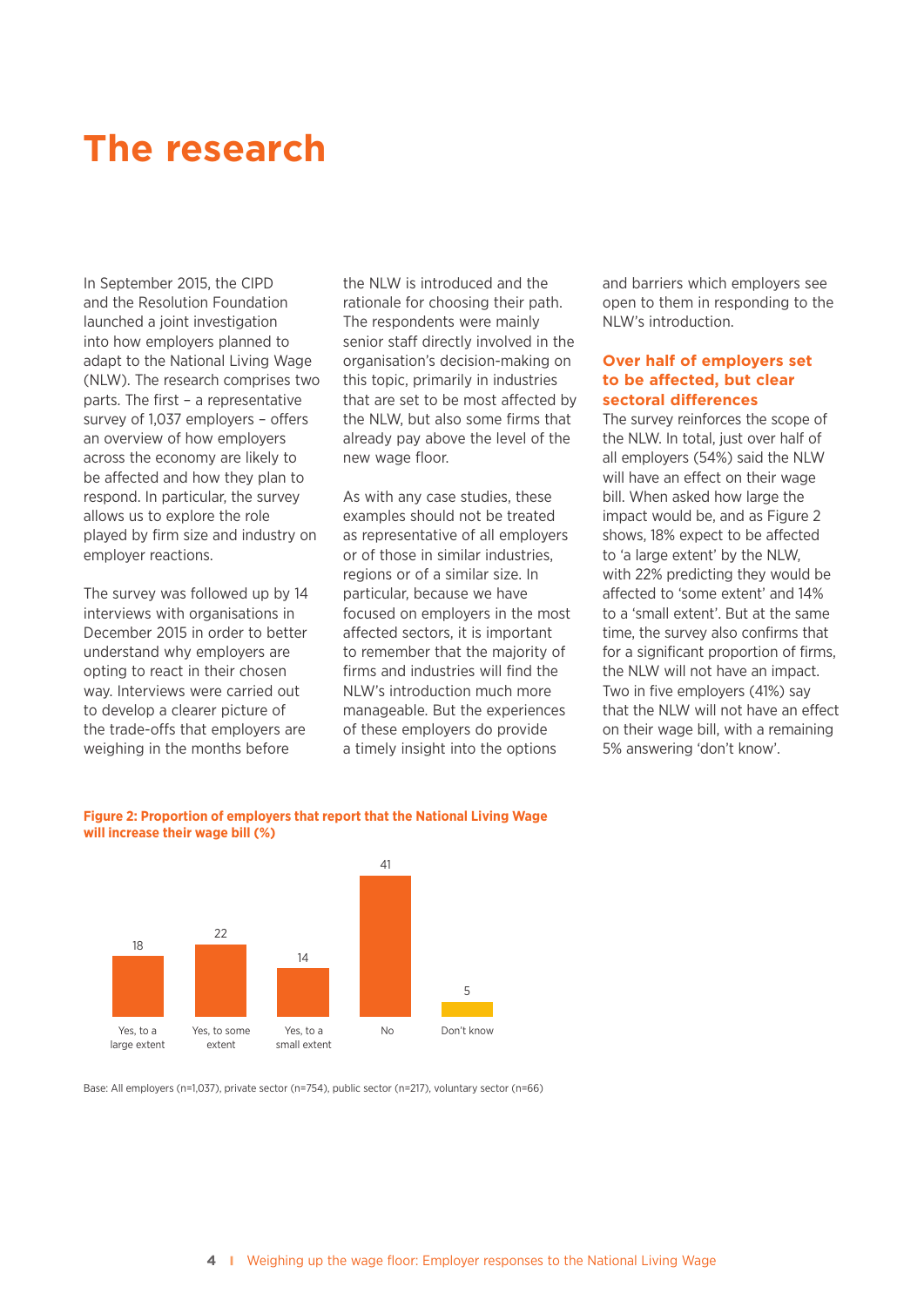It is perhaps surprising given past Resolution Foundation research<sup>5</sup> that the proportion of smaller organisations that are likely to be affected (44%) is lower than the share of organisations with 250 employees or more (62%). However, and as discussed below, the lower level of awareness of the NLW that was shown by smaller organisations in the case studies may partly explain this.

Consistent with previous research (Resolution Foundation), the survey finds that the NLW is likely to disproportionately affect the wages of those in hospitality, retail and other low-paid sectors.<sup>6</sup> More than three-quarters of

employers in the retail (79%), hospitality (77%) and health and social care (68%) sectors reported that the higher wage floor will have an impact on them. Additionally, while almost one in five employers (18%) say they will be affected to a large extent by the NLW, that proportion rises to around one in three in retail (33%) and hospitality (32%) and one in four in health and social care (25%), as Figure 3 illustrates. This contrasts with the professional (3%), education (4%) and information and communication (6%) sectors, where only a small minority of organisations expect the NLW to have a large impact.

The survey then asked employers who responded that they would be affected by the NLW, how they planned to cope with the higher wage bill. Recognising the evidence of the National Minimum Wage's (NMW) introduction,7 which showed that a variety of responses can be used, employers were given a list of potential responses and permitted to pick up to three which constituted their main reactions. The following sections discuss the most popular responses in depth, using insights from case studies to help illuminate employer perspectives and thinking.

#### **Figure 3: Proportion of organisations that report that the National Living Wage will increase their wage bill to 'a large extent' (by sector) (%)**



Base: All employers that report that the NLW will increase their wage bill to a large extent (n=187), private sector (n=158), public sector (n=17), voluntary sector (n=11)

<sup>&</sup>lt;sup>5</sup> D'ARCY, C. and CORLETT, A. (2015) *Taking up the floor: exploring the impact of the National Living Wage on employers. London: Resolution Foundation.* Available at: http://www.resolutionfoundation.org/publications/taking-up-the-floor-exploring-the-impact-of-the-national-living-wage-on-employers/ [Accessed 10 February 2016].

<sup>6</sup> D'ARCY, C. and CORLETT, A. (2015) *Taking up the floor: exploring the impact of the National Living Wage on employers.* London: Resolution Foundation. Available at: http://www.resolutionfoundation.org/publications/taking-up-the-floor-exploring-the-impact-of-the-national-living-wage-on-employers/ [Accessed 10 February 2016].

<sup>7</sup> METCALF, D. (2006) *On the impact of the British National Minimum Wage on pay and employment.* London: LSE. Available at: http://cep.lse.ac.uk/research/ labour/minimumwage/wp1481c.pdf [Accessed 15 February 2016].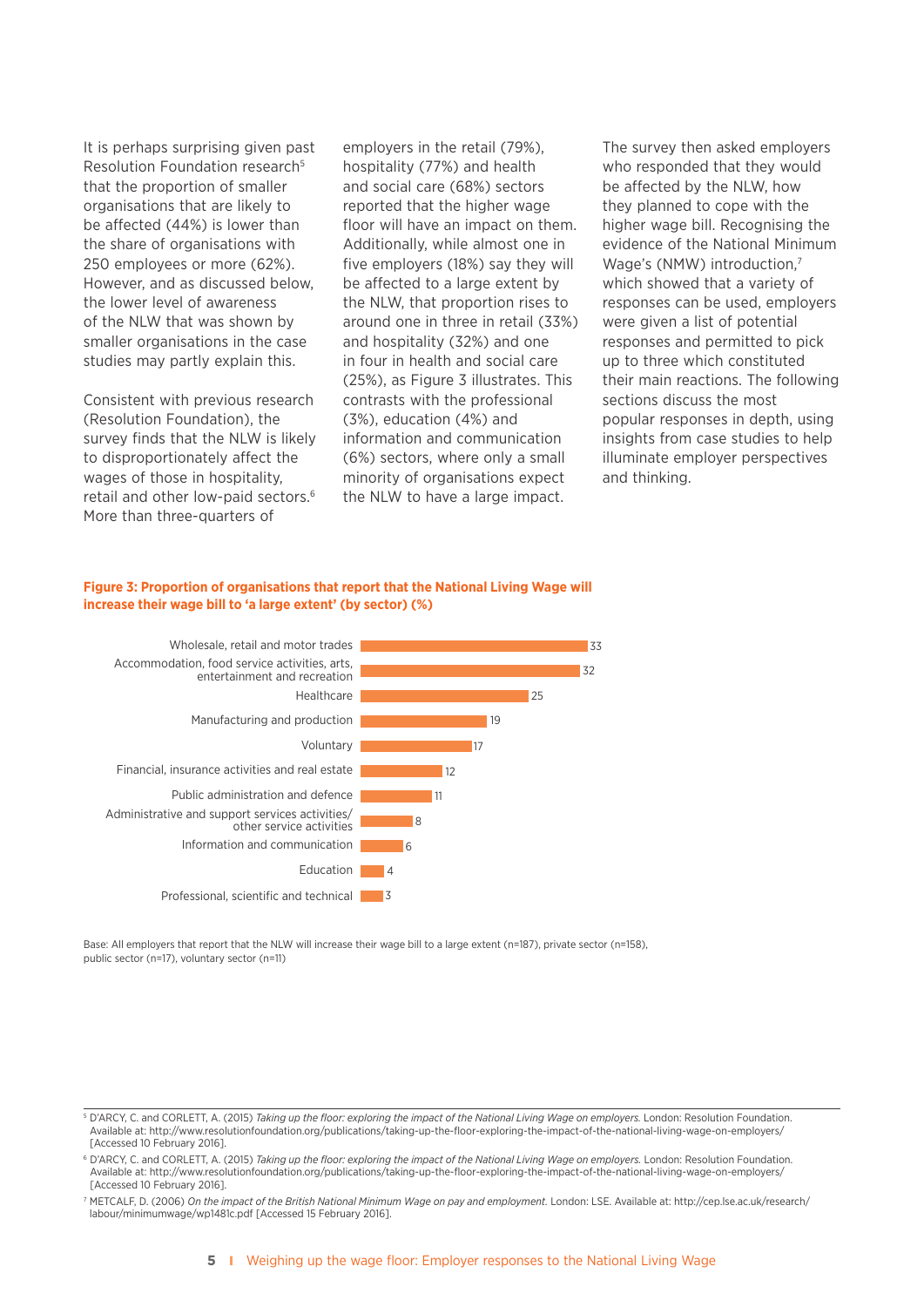#### **Raising productivity a common goal but easier said than done**

Three in ten (30%) of those organisations that will be affected by the new higher wage floor plan to raise productivity in response to the introduction of the NLW – the most common response across the survey. However, as per previous evidence and perhaps reflecting the greater resources and expertise they have to seek to make productivity improvements or efficiencies, larger organisations (32%) were more likely to report this than smaller organisations (25%). Figure 4 highlights how responses vary by firm size.

The question this raises is how exactly organisations plan on achieving greater efficiency and productivity. These are, of course, different concepts, and the interviews highlighted that firms' interpretations vary. In common with the survey findings, many of the employers interviewed intend to first try to make their businesses more efficient or their workforce more productive as a way of mitigating the costs of the NLW. The path to achieving this goal looks very different across the case studies, however.

For some, being more efficient means using their staff time better. One nationwide retailer had recently conducted a time and motion study, examining how employees spent their time at work and where there were opportunities to streamline processes. They intend to repeat this exercise, partially in response to the greater premium the NLW will place on wages and therefore staff time. Crucially, though, any time 'savings' identified through the process would not result in a reduction in staffing levels but rather be re-invested elsewhere, shifting staff time onto other tasks designed to improve the customer service experience. Meanwhile, another small healthcare charity is currently looking at work organisation, but

this is not in response to the NLW announcement:

*We are looking at ways to increase productivity by examining: how it can streamline administration; ways of automating what it does; what it can stop doing because it doesn't add value; and expanding people's roles, so that they can do more. We are also hoping to improve productivity by leveraging economies of scale because the organisation is now a lot larger than it once was.*

Some employers have decided to use their more highly skilled staff to a greater extent with less reliance on employees who are seen as less productive, thereby raising their measured productivity. A hotel group that provides extensive training to staff had no plans to cut back on their training expenditure as they see it as fundamental to the customer experience. But in order to maximise that expertise, the group explained how they would rely more on their permanent staff:



#### **Figure 4: Employers' response to the National Living Wage (by firm size) (%)**

Base: All employers that report that the NLW will affect them (n=561), private sector (n=420), public sector (n=109), voluntary sector (n=32)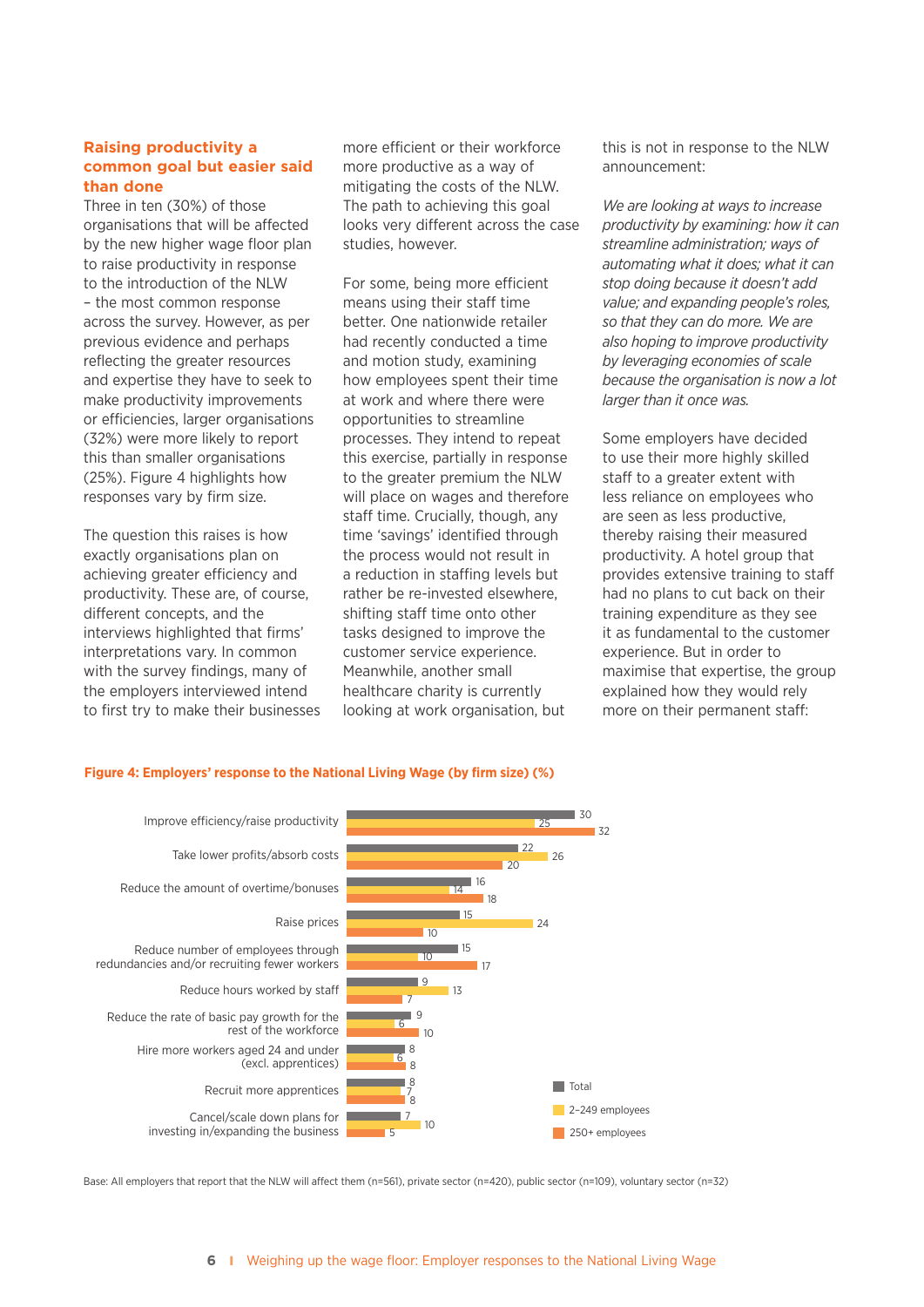*We will more strictly enforce the casual contracts. A casual should be there to be called up to say, 'Look, we've got a big function on the Saturday night, could you do a couple of hours?' And that's what a casual should be there for. We should be able to manage our business with our part-time and full-time employees. … If someone's a casual or people are in and out of the business, they tend to be less skilled, so if we can focus more on the skilled people, that won't impact our service levels at all.*

Rather than any explicit change to practices or training, some employers made the case for their pay and reward strategy as a tool both to boost employee morale, performance and, as a result, productivity. An academy provided an example of how the NLW has served as an opportunity for reflection on its pay structure and the motivating effect it has on employees:

*We are slowly moving towards a much more output-oriented organisation. … Rather than not reward somebody for underperformance, we will reward people for exceptional performance. … Once you get to that point, you can make the reward bigger and more attractive but fewer people get it. So the budget may not be overly affected by it, but what it does do is it drives performance amongst the workforce to really perform.*

Thus, by raising the bonus for excellent staff performance and reducing the amount paid out for average performance, the academy believes it can motivate its staff sufficiently to improve the quality of the work done. This

echoed with the experiences of the minority of firms interviewed that already pay above the voluntary Living Wage. One explained that they pay the higher wage rate in order to improve morale and reduce labour turnover: *'The Living Wage Foundation rate might cost more in the short term, but in the longer term it should generate more benefit in terms of lower staff turnover and help us win more contracts'* (support services employer).

At the same time, some organisations can only see marginal productivity gains from such improvements. While somewhat pessimistic about the overall ability of the sector to continue with its current level of funding, one social care provider sees development ladders – making clear the training and competencies needed in order for a small proportion of staff to progress onto higher wages – as one way to motivate staff and improve their performance for a limited number of hard-to-fill roles while coping with increased labour costs. Indeed, both social care providers interviewed expressed a desire to boost productivity and efficiency but without a clear sense of how to achieve it.

For others, however, improving their efficiency or productivity to a large enough extent so as to offset the cost of the NLW seemed unlikely. Indeed, recent CIPD evidence suggests that just one in ten employers have taken the opportunity to review working practices and job design in order to help pay for the higher labour costs from the Government's auto-enrolment pensions scheme through increased performance.<sup>8</sup>

*'Rather than any explicit change to practices or training, some employers made the case for their pay and reward strategy as a tool both to boost employee morale, performance and, as a result, productivity.'* 

<sup>8</sup> CIPD. (2016) *Employee outlook: focus on employee attitudes to pay and pensions: winter 2015-16. London: Chartered Institute of Personnel and Development.* Available at: http://www.cipd.co.uk/hr-resources/survey-reports/employee-outlook-focus-attitudes-pay-pensions-2015-16.aspx [Accessed 10 February 2016].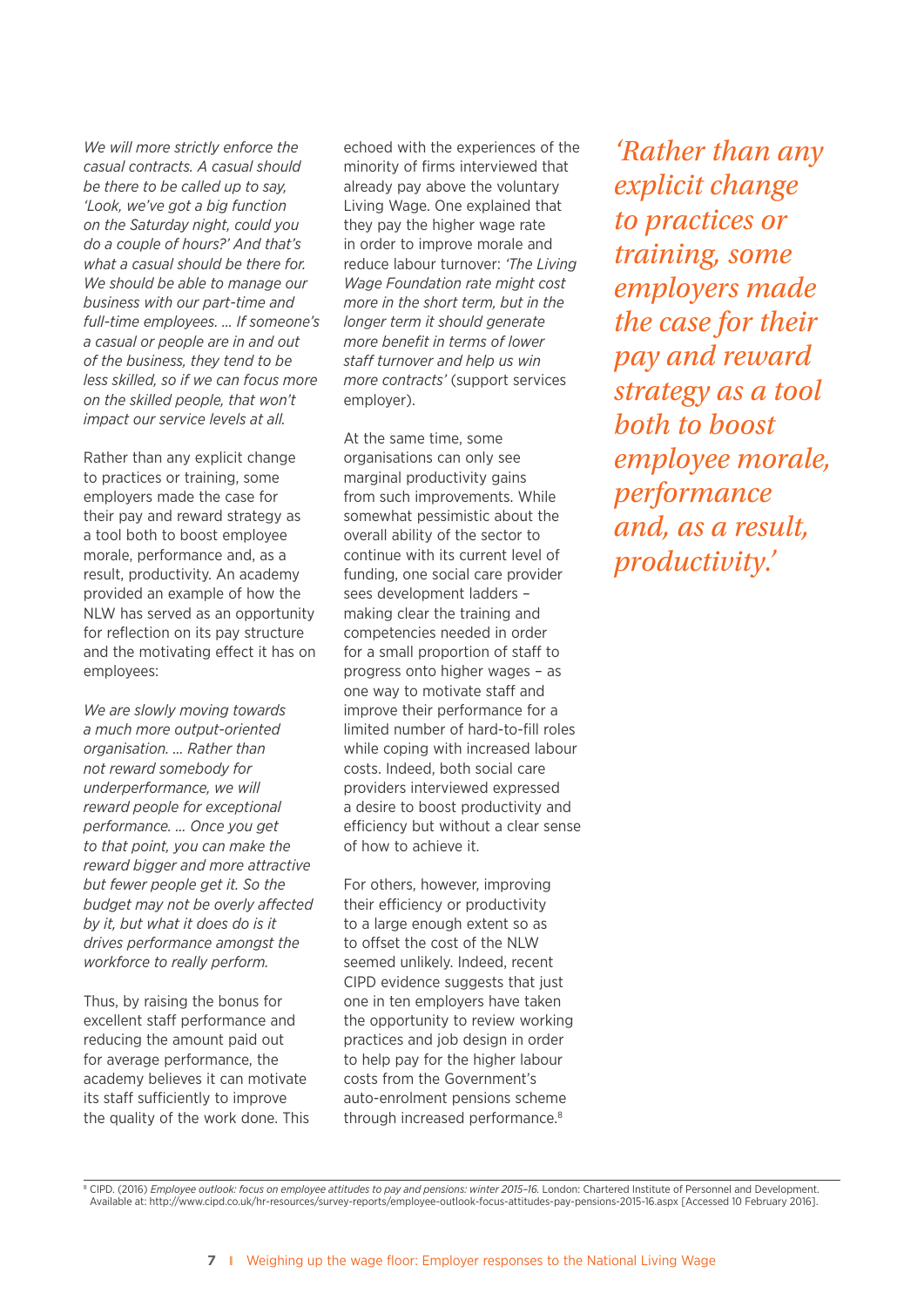*'Overall, it is encouraging that raising productivity is the most common response among employers, with it being among the most popular reactions across industries.'* 

For some, such as the owner of a small hotel, decisions taken in years since the recession mean that they would find it difficult to achieve this:

*We've done all that before. In order to keep staff, we said, 'We're going through a recession … we need you to do more things.' … I don't think I can get any more out of them to be honest. Most firms, if they've survived the recession, they've already cut back. … Cleanliness is god in a hotel. I'd much prefer that the job gets done properly rather than saying, 'You've got 20 minutes to clean a room.' If I was to do that, I'd increase my customer complaints.*

Overall, it is encouraging that raising productivity is the most common response among employers, with it being among the most popular reactions across industries. While gains can certainly be made, and some of the approaches outlined by interviewees align with best practice, the mismatch between the survey responses and the interviews suggests improvements may be modest in the short term. As will be discussed in the next section – and as has been the case with the National Minimum Wage (NMW) – it may be that in the short term firms choose to pay the higher wages required without any notable changes to their operations. As the NLW rises, government and sectoral bodies have a role to play in spreading best practice and helping those firms who are keen to adapt their business model to do so. Interestingly, despite popular fears over robots displacing more and more workers, making greater use of labour-saving technology is not a major focus for almost all of our interviewees. Again, though, as the NLW moves towards its target, we may see firms begin to slowly adapt in such ways.

#### **Taking lower profits as the default option in the short term**

According to the survey data, the second most popular response among employers is to absorb the costs or take lower profits. One-quarter of smaller organisations (26%) said they expect to simply absorb the cost, compared with one-fifth of large organisations (20%). While this difference between small and larger employers in the survey is not stark, it is a contrast which re-emerged in the interviews. The smaller organisations contacted tend to be less well informed about the NLW, have a narrower sense of what responses are available to them and are more pessimistic about the possibility of boosting efficiency. Given that in smaller employers the owners or directors tend to fill many roles, including finance and HR, it is perhaps unsurprising that they have had less time to research the issue compared with dedicated departments in larger organisations.

Absorbing the added costs of the NLW was portrayed by many respondents as the default option. In social care, the employers interviewed feel that they have few choices other than to absorb the cost because of the inability of the sector to improve productivity without worsening the care provided to service users. In addition, they report that lower profits or budget squeezes and a squeezing of differentials, with the exception of hard-to-fill vacancies, may be inevitable.

This lack of viable alternatives was also expressed by the director of a small food retail firm. In her view, their scope to increase productivity, reduce staffing levels or raise prices is limited because of the highly competitive nature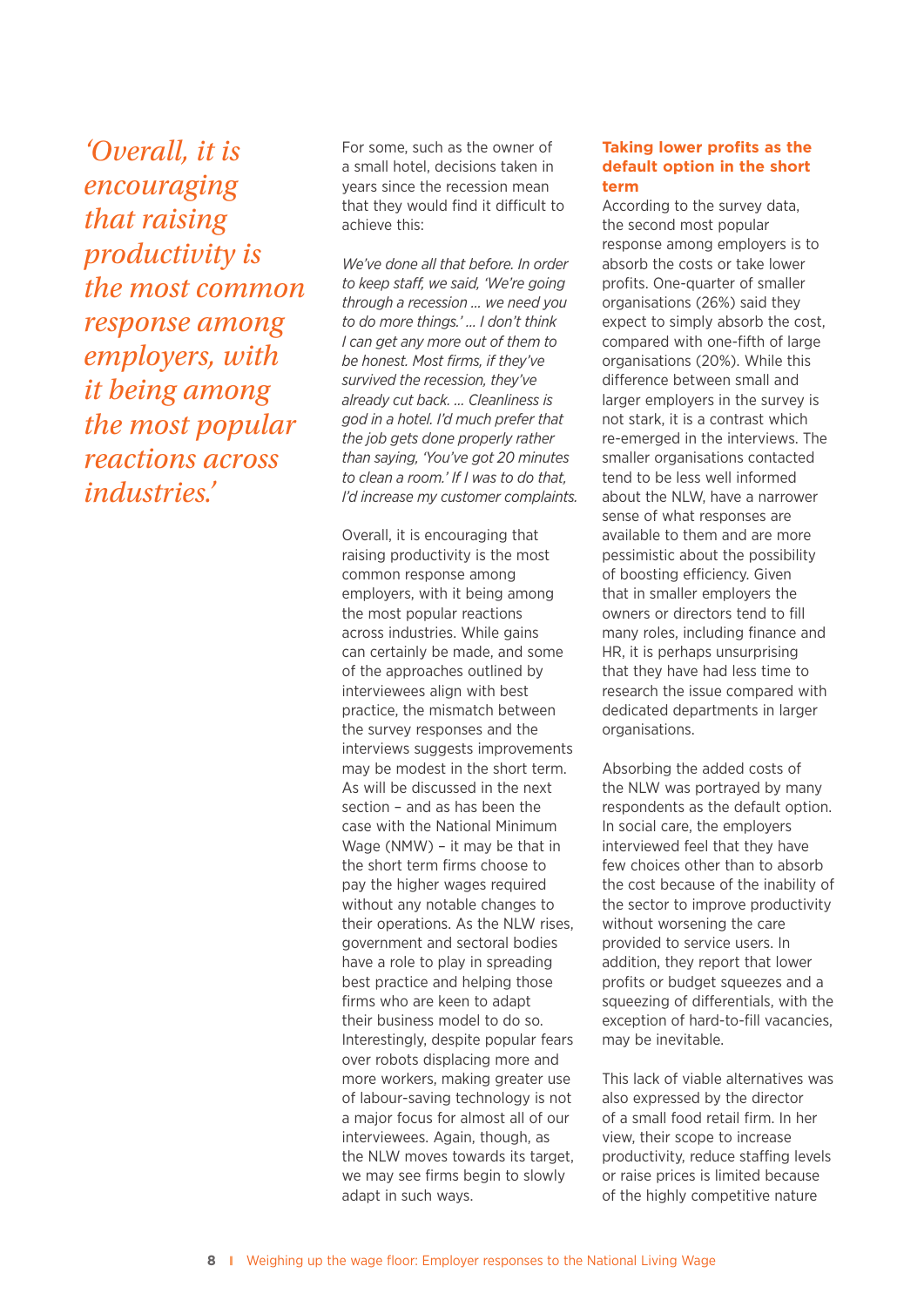of the industry and the firm's focus on quality. Therefore, her expectation is that around 80% of the additional cost of the NLW will come from reduced profits.

Similarly, one nationwide retailer interviewed will absorb 100% of the additional costs, largely because of the strong performance of the business over the past 12 months:

*Our financial year runs from January to December, so we have budgeted for next year and we have taken the hit. Because our sales are performing very well, we will be taking less profit than what we would have done had this not happened. … Our managing director is determined not to raise prices.*

#### **Reviewing other benefits to staff a necessary compromise for some**

Among the other most common responses to the survey are plans to reduce an organisation's labour costs beyond the hourly rate paid to staff. Sixteen per cent of employers said they plan to reduce overtime and bonuses, with that propensity greater among services firms (21%). While some employers interviewed have plans to do so, for many it is not among the main responses currently under consideration.

Another common concern raised by the employers in this sample is the focus the NLW will place on the hourly rate of pay rather than the total reward package. This is particularly the case in the hotel sector, with many employers offering discounted accommodation and meals and making use of the accommodation offset under the National Minimum Wage Act. This allows employers to deduct some money from an employee's wage in order to recognise the value of food and board:

*I don't think any of this is set up for hospitality to be honest. We offer live-in accommodation for our lower-paid members of staff. Basically it's discounted rent. You can only deduct about £5 a day. I'm sure you'd like to pay £160 a month for all your accommodation and bills. We need to look at what can and can't be included.* (mid-sized hotel group)

The hotel group in question had not yet decided how to proceed, as currently only some of their staff live in and benefit from this deduction. Others are considering how to rebalance benefit packages between annual leave, pension contributions and sick pay. For one large retailer which had cut back on its non-wage benefits in response to the recession, the NLW now means it is unlikely to see these restored to pre-crisis levels.

#### **Price rises possible though risky**

A lower share of employers (15%) plan to pass the cost of the NLW on to consumers through higher prices. Around one-quarter of smaller organisations (24%) are considering this option, compared with one in ten (10%) large organisations.

This is partly reflected in the case studies, where one smaller employer identified the potential to gain competitive advantage over its lower-cost rivals. For this retailer, the degree to which they can increase prices is directly linked to their business model:

*The type of businesses we are competing with online, and particularly other sellers on eBay and Amazon, are low-margin businesses. We have efficient processes which allow us to afford to pay premium wage rates. It may be harder for these types of businesses to absorb the cost of* 

*the NLW without putting their prices up, which could be to our advantage. On the other hand, smaller-scale self-traders are more likely to carry on as before and absorb any increased costs themselves.*

The experience of recent years is another important factor in determining whether or not firms feel they have sufficient leeway to raise their prices without damaging customer numbers. Another hotelier, who was planning to increase their room rates in order to afford the NLW, feels that, despite this danger, because they are relatively low-cost compared with other similar hotels in the area, they have scope to charge that bit more:

*It is a risk but our room rates, when we had the recession, they dropped back to where they were in 2003. And that's where they were until January 2015 and now they've gone up so we can start making a profit. But I think when we compare ourselves with other hotels, we're more affordable. We've borne the additional cost for five years. It's one of those things where you can't absorb any more costs without it hitting the customers.* (small hotel)

A focus on how competitors would react is, unsurprisingly, common across many interviewees. For some, this means that they do not intend to raise their prices immediately in response to the NLW but are instead watching closely how other firms in their sector will respond:

*In terms of our industry, we have to be careful because people do shop around on price. If we put our prices up, we then might just price ourselves out of the market and none of us would have a job. So we have to be careful in bumping up our prices to cover*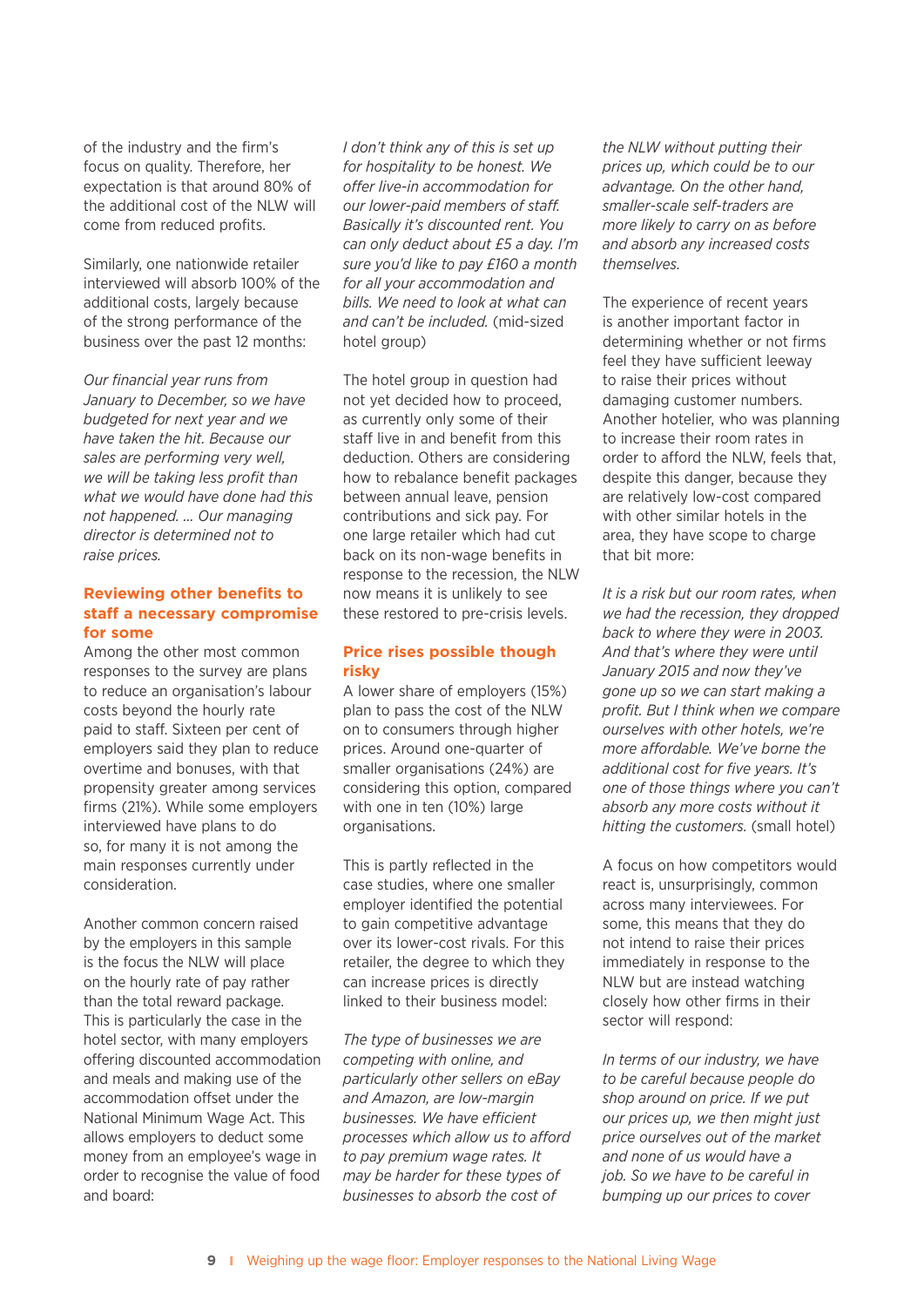*'In the private sector, few employers predict job losses in the near to medium term as a result of the National Living Wage.'* 

*[the NLW] because then you're in that downward spiral where we go, 'Okay, we're not that busy so we have to lay off staff anyway.'* (hotel group)

This reinforces the fact that employer responses will develop over time, with a number of interviewees making clear that their strategy for April's NLW rise will not necessarily continue to be their approach through to 2020.

This mindset was summed up by a small childcare company who intends to *'follow what is standard in the market'*. This benchmarking against competitors will be an important factor across all the various potential responses, but is likely to be especially key on prices given it is easier to track and is central to performance. For employers in the public sector, the scope to raise prices is limited or non-existent.

#### **Job losses unlikely, at least in the short term**

Consistent with other evidence and in line with the UK's experience of the introduction of the NMW in 1999, the survey data suggest that the new rate will have only a modest impact on employment levels. Fifteen per cent of organisations say that they plan to reduce the number of employees through redundancies and/or recruiting fewer workers. Reductions in employment levels are more likely in large organisations (17%) than smaller organisations (10%) and among services firms (21%) compared with manufacturing and production companies (14%).

Something of a sectoral gap emerges, with 21% of public sector employers likely to cut the size of their workforce because of the NLW compared with 13% of private sector employers. The councils

interviewed for this report are clear that the NLW is not the only or even the main pressure which could contribute to job losses. Separating out the impact of recent and ongoing consolidation – the 1% cap on annual pay bills placed on the public sector for the next four years, alongside cuts to local government funding – from the NLW is difficult at best. In either case, while there are no short-term plans for job losses within the councils contacted, it is viewed as a greater possibility as the NLW rises higher. The need to cut back on non-essential services offered by councils is seen as likely to have an impact on employment levels:

*A local authority might have 27 libraries. Politically, the organisation is going to have a decision to make about whether or not those things are maintained. Because you have a statutory requirement and then there's your optional [services]. So your statutory requirement might be you have to have 20 libraries and they'll have to make a decision about the ones that are over and above. I think that's something that most businesses, not just the public sector, will be looking at. We'll say, 'Right, what do we absolutely have to deliver, what do we need to deliver, and what's nice to deliver?' and then you have to work back from that.* (council)

In the private sector, few employers predict job losses in the near to medium term as a result of the National Living Wage. A number of employers described their businesses as already operating with optimal efficiency without negatively affecting efficiency or customer service:

*Our business is labour-intensive. So if you start cutting staff, as in making people redundant, that could impact on the guest*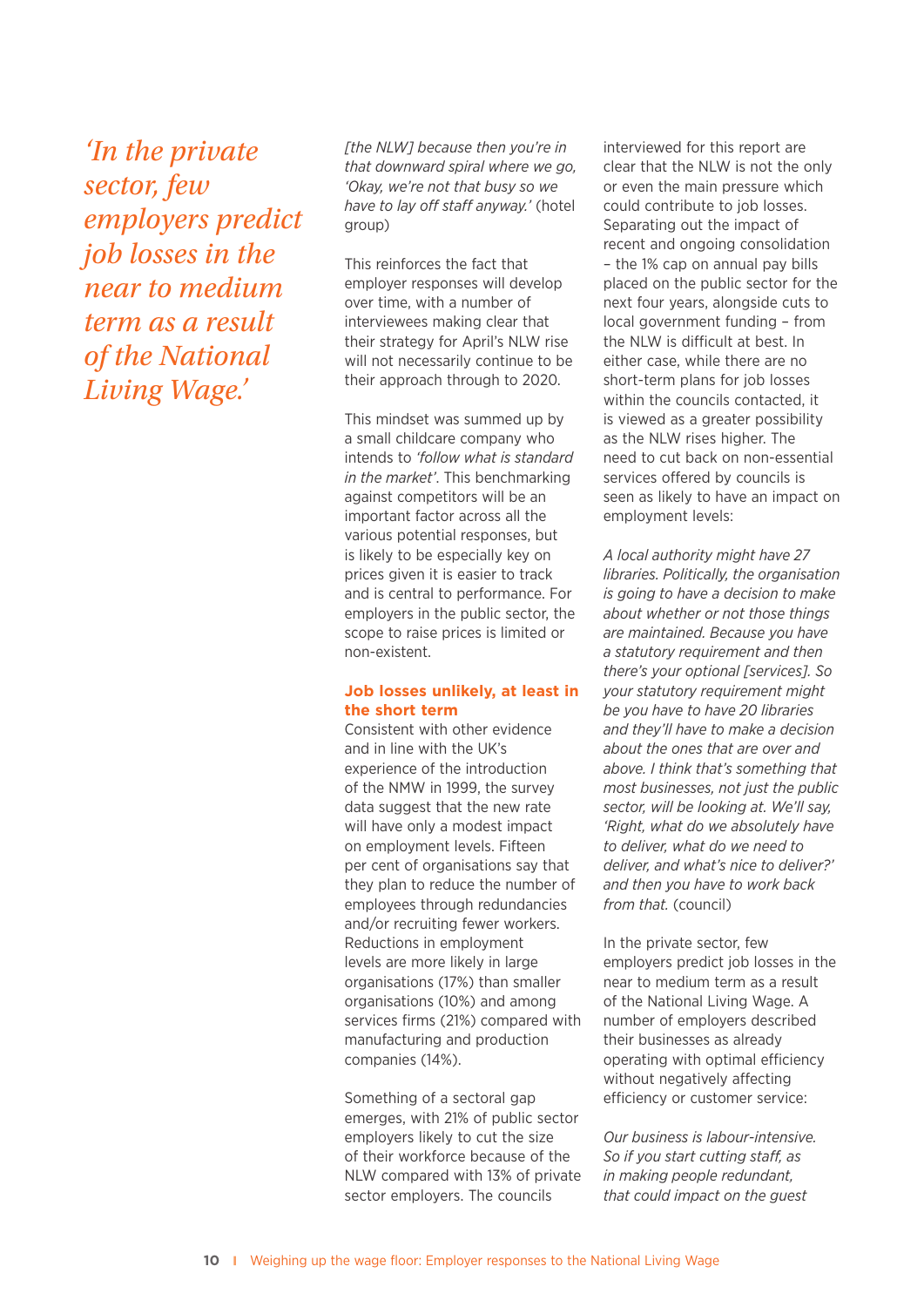*experience. So [we'll be] focusing more on our business functionality and ratios and things like that.*  (small hotel group)

This is another issue where, rather than resulting in immediate job losses, it may have an impact on recruitment and the pace of employment growth than in a counterfactual world without the NLW.

#### **NLW will make managing differentials more challenging**

Almost one in ten employers (9%) plan to reduce the basic pay growth rate for the rest of the workforce. This suggests that the modest upward pressure that the NLW will have on wages may be offset by the downward pressure it may place on total and basic pay growth; that is, while it may boost the pay of the lowest earners, it could be slightly lower for those on higher wages. This is

broadly consistent with the Bank of England's recent estimate that the National Living Wage will increase average annual wage growth by less than 0.1 percentage points, and may not boost wage growth at all, especially against the backdrop of other higher labour costs such as the Government's autoenrolment pension scheme and the apprenticeship levy. However, wage growth inflation will also depend on the extent employers will seek to maintain the differentials of those already earning above the new wage floor with those who stand to benefit from it (see Figure 5).

In calculating the costs of the NLW, some firms may consider more than just those staff who currently earn less than the new wage floor. Because of the size of the increase this April, a question for firms is whether to offer a similar pay rise to staff earning a little more than £7.20 per hour. The

survey data indicate that the NLW could increase the wages of many employees already earning more than the NLW. Around one-fifth (20%) of employers who expect to be affected by the NLW report that they wish to maintain pay differentials among employees. On the other hand, the survey finds that more than a quarter (26%) say that it will reduce pay differentials between those affected and their supervisors or managers.

It is perhaps no surprise that almost half (46%) of employers who expect to be affected by the National Living Wage do not yet know what impact it will have on pay differentials within their organisation, so there is still considerable uncertainty over what the effects will be. Again, evidence on the NMW's impact is a useful tool, showing that employers adapted slowly to the introduction of the wage floor.<sup>9</sup>

**Figure 5: Pay differential changes between those directly affected by the NLW and their supervisors/managers (%)**



Base: All LMO employers who said the higher minimum wage will increase their organisation's wage bill (n=461)

<sup>9</sup> RESOLUTION FOUNDATION. (2014) *More than a minimum: the Resolution Foundation review of the National Minimum Wage: the final report*. London: Resolution Foundation. Available at: http://www.resolutionfoundation.org/wp-content/uploads/2014/03/More\_than\_a\_minimum.pdf [Accessed 19 February 2016].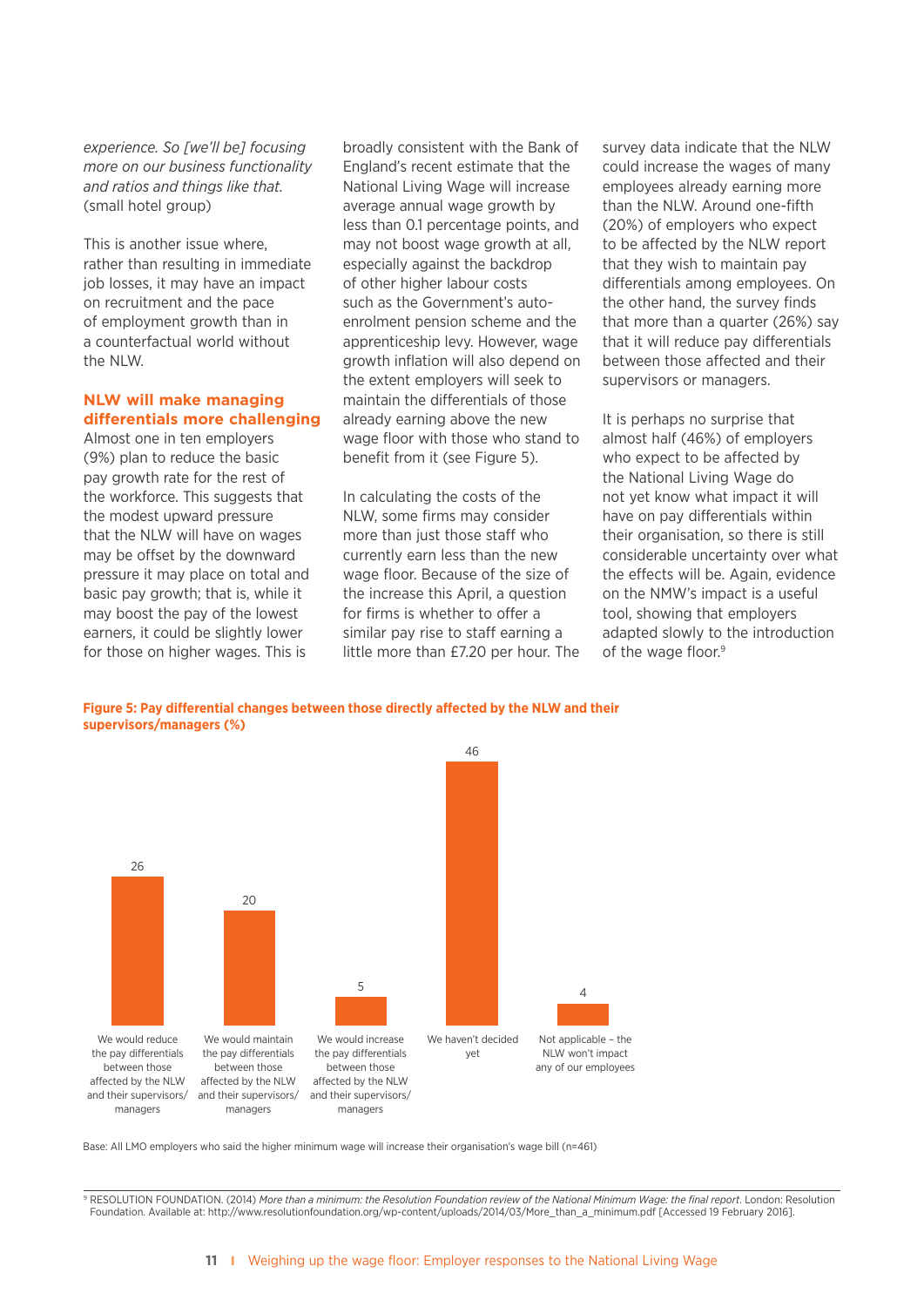Most employers in our case studies said that there would be a narrowing of the pay gap or differential between their lowestpaid workers and those on slightly higher pay. This is because it is seen as unaffordable to pass the full NLW increase onto higher-paid staff, or even coming close to the 7.5% increase it represents.

For some employers, this is a continuation of a long-term trend that began with the introduction of the National Minimum Wage. The HR director of a hotel group explained how the introduction of a legal wage floor had affected their differentials:

*We've only really done what we needed to do in terms of the National Minimum Wage increases. That means that now our wage structure is not so much a structure, more of a wage.*

Meanwhile, for those employers that are looking to pass on at least some of the NLW increase to higher-paid staff, deciding exactly how much to pass on is a difficult process. In addition, finding an acceptable balance between affordability and staff satisfaction presents risks on both sides. In the case of an academy, it is consulting with affected staff and sees three options available:

*The first option is we don't worry about the compression and we let it happen. We say to people, 'As long as you're being paid fairly for the job that you do, why would you worry about what somebody who is less-skilled than you is paid?' So it's about your personal desires, as in: 'Ask yourself, is what we're paying you the right amount of money for the job that you do?' … The real issue for us is maintaining a level of differential such that the* 

*people that are more highly skilled feel that they are being properly recognised for those skills and qualifications but without making that differentiation unaffordable.*

The other options are to pass on some of the increase, either by adding a nominal percentage, for example 1% above the NLW to £7.27, or alternatively, a nominal cash figure, for example 5p or 10p. In the case of the academy, they were about to enter into consultation with staff at the time of the interview, but the expectation is that some gap will be maintained.

For employers with more highly unionised workforces, the decision around differentials has to be taken in negotiation with unions. The employers who are in this situation had yet to enter into official talks with the unions representing their employees, but there is an optimism that an acceptable middle ground between entirely eroding differentials and passing the full increase on can be found.

Among those organisations that are looking to increase pay for those employees paid above the NLW, there are some exceptions to the squeezing of differentials. One online retailer that already pays above the NLW explained that the policy would cause them to boost their pay in order to retain their position as an above-average employer, thereby capable of attracting the best staff. Similarly, in the case of low-paid but hard-to-fill positions, some interviewees feel they have no option but to pass on almost the entirety of the NLW increase to higher-paid staff. These examples will be discussed in greater detail in the section on additional issues faced by employers.

However, there are other organisations that see the NLW eroding their competitive advantage over their rivals from a recruitment and retention perspective.

*We always try and pay more than other employers pay for equivalent jobs, and unless we keep pace, the gap between what we offer and [what] other organisations offer will narrow and we could have more difficulty recruiting and retaining staff. Two and a half years ago we received 1,500 applications for two picking and packing roles in our warehouse. We recently advertised to fill similar roles and received between 60 and 70 applications, suggesting that the jobs market is getting tighter.* (online retailer)

*We are competitive with our rates of pay at the distribution centres compared with our competitors, but the NLW will erode this advantage to some extent.* (large retailer)

Beyond attracting and keeping staff, the necessary squeezing of differential resulting from the NLW also struck some employers as making progression more of a challenge:

*Everybody who's in housekeeping will have a pay rise up to the NLW, but then I've also got a couple of supervisors who might say, 'Oh well, for the difference between our pay I might as well go back to being in housekeeping and not have the responsibility and have a pay rise as well.'* (small hotel)

This experience reflects the finding of Resolution Foundation analysis of progression among low-paid workers that small pay increases between roles acts as a disincentive to progress.<sup>10</sup>

<sup>&</sup>lt;sup>10</sup> D'ARCY, C. and HURRELL, A. (2014) *Escape plan: understanding who progresses from low pay and who gets stuck*. London: Resolution Foundation. Available at: http://www.resolutionfoundation.org/wp-content/uploads/2014/11/Escape-Plan.pdf [Accessed 10 February 2016].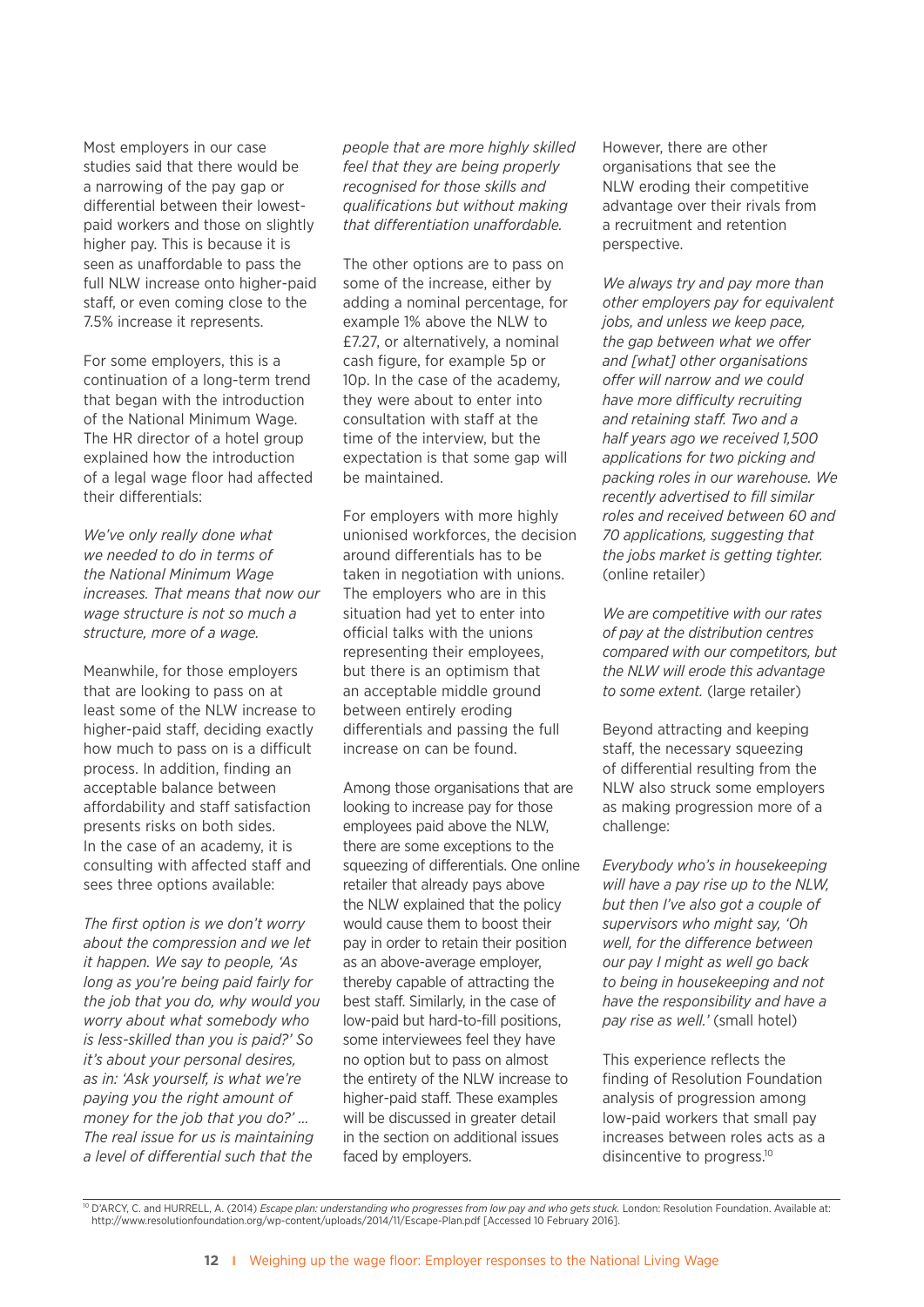#### **Hiring under-25s not seen as a sustainable answer for most**

One of the major shifts in the move from the NMW to the NLW is the changing of the age threshold. Whereas the adult NMW applies to those aged 21 and over, the NLW sees that rise to those aged 25 and over. The fear that some employers may prefer younger, cheaper workers over their older counterparts is not reflected in the survey findings or the case studies, although there are concerns that rival firms might be tempted to hire younger workers. Fewer than one in ten said they would do this (8%), while a similar proportion of employers say they will hire more apprentices (8%). The key reasons for this are meritocracy and the need to fill roles with experienced staff, according to the interviews with employers. As one small healthcare charity explained, *'Because of the need for experienced staff, it would be difficult to employ more people aged 25 and under.'*

From a productivity perspective, one hotel group sees hiring younger people as a short-sighted perspective:

*The way we recruit is if they've got the skills and they can do the job, we're going to take them on. Because we find it so hard anyway, there's not a specific strategy because that could damage our business – then we might have to employ two under-25s to do the job of one over-25. So basically it's a case of we're just going to recruit to fill the position.*

Despite this overall view, the group intend to operate two pay levels once the NLW is introduced: £6 per hour to those aged under 18 and £7.20 per hour to those aged 18 and over. Although many already pay workers aged 20 and over the age-appropriate rates, the application of the NMW solely to workers aged 21–24 proves more controversial.

However, many employers acknowledge that as the NLW edges towards £9.00 an hour by the end of the decade, they may be forced to re-assess their approach. But even for those who are more open to this possibility, the same concerns expressed above regarding the long-term wisdom of such a strategy were shared. This supports the evidence since the NMW's introduction, with the employment rate of younger workers not dramatically affected. Although international evidence highlights the potential for some effect on workers just over the threshold,<sup>11</sup> together these employer preferences and past experience suggest that there will not be an upsurge in firms hiring young workers.

#### **Policy changes perceived as providing some relief**

The data suggest that a section of firms see a connection between the NLW and other changes to taxes and National Insurance

**Figure 6: The extent to which the proposed cuts to corporation tax and National Insurance will offset the National Living Wage (private sector only) (%)**



Base: All private sector employers (n=754)

<sup>11</sup> KABÁTEK, J. (2015) *Happy birthday, you're fired! The effects of age-dependent minimum wage on youth employment flows in the Netherlands.* IZA DP No. 9528. November. Bonn, Germany: IZA. Available at: http://ftp.iza.org/dp9528.pdf [Accessed 16 February 2016].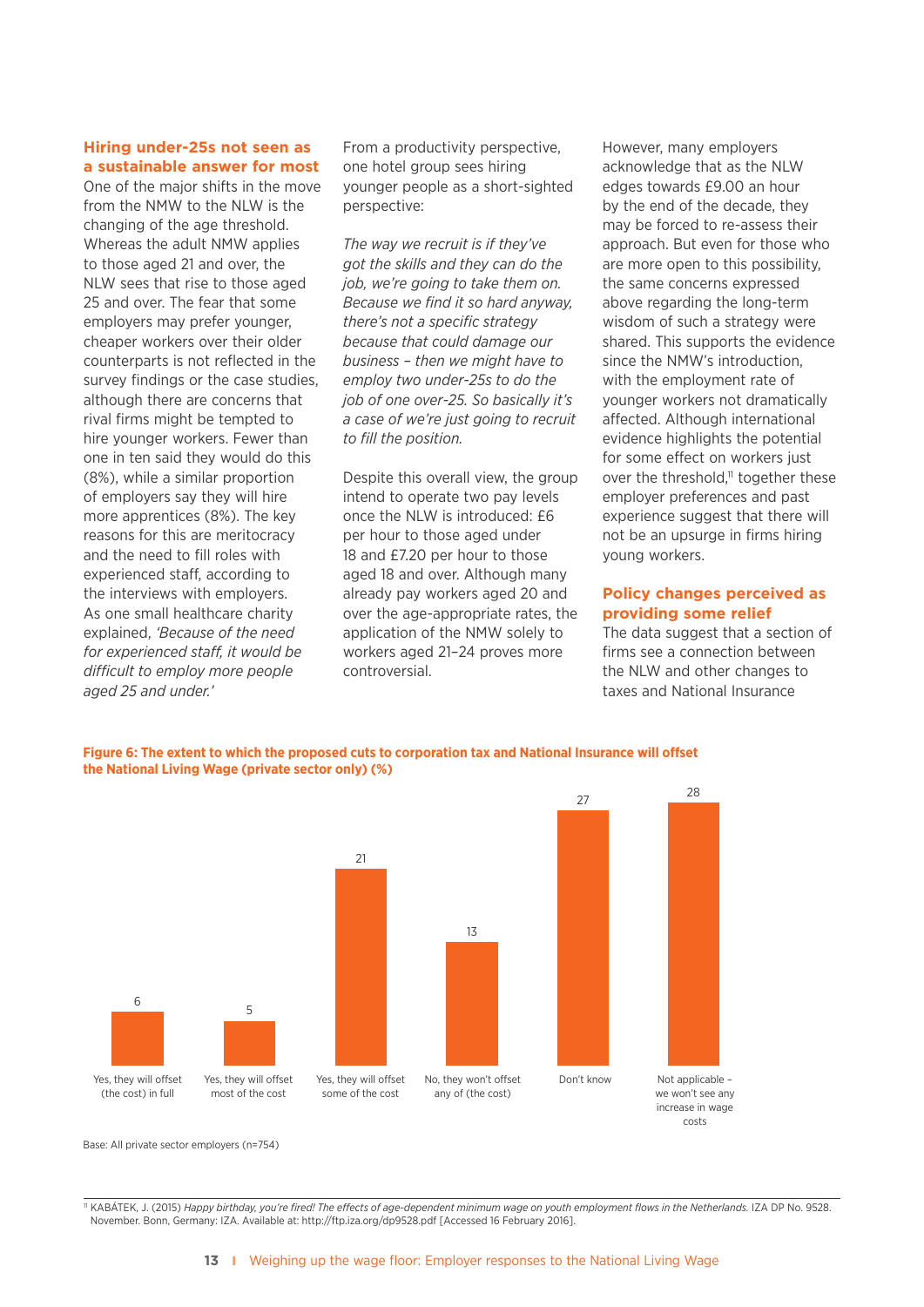*'Around a third of employers (32%) think that cuts to corporation tax and National Insurance will offset at least some of the extra wage costs.'* 

contributions. Around a third of employers (32%) think that cuts to corporation tax and National Insurance will offset at least some of the extra wage costs, though only around one in ten say the tax cuts will offset most or all of the increased costs. However, reflecting the fact that many employers have yet to fully assess the impact of the range of taxation changes, just over a quarter of employers (27%) were unable to give a response. Additionally, very few, if any, of the employers interviewed have factored these changes into their budgets for the financial year ahead. Indeed, when discussing other policy changes, the most commonly cited were those which add to wage bills, including auto-enrolment into workplace pensions and the apprenticeship levy, although the latter is set to affect only larger firms.

#### **Lack of clarity makes forward planning more challenging**

A consistent source of concern among the respondents is the lack of information about the pace of the increases in the NLW, its relationship to the NMW and whether additional support would be forthcoming in order to help firms adapt to the higher-paying model. This varied from a lack of knowledge around whether the legal rate would actually be uprated annually between £7.20 and £9 to a more general lack of clarity around the trajectory and how fixed it is. A comment made by almost all respondents regards the confusion surrounding several different rates with similar names: the National Minimum Wage, the National Living Wage and the Living Wage. Subsequent to the interviews conducted for this report, the Government launched a campaign to raise awareness of the NLW, which should help employers.

#### **Concerns on non-compliance**

Despite this terminological confusion, all the interviewees are clear they will be paying the NLW themselves. That said, there are doubts for some about how widespread compliance will be. In the opinion of the director of a childcare company, there are currently a high number of workers in the sector who are already being paid below the NMW. In their view, this is being driven from both the demand side – for example, client requests for nannies that do 65 hours per week for 'as little money as possible' – as well as the supply side – some workers are 'willingly' signing employment contracts that state a gross hourly rate of around £6 per hour.

A specific loophole in the childcare sector that the owner felt should be addressed is the classification of nannies as au pairs – a class of worker to whom the NMW does not legally apply – in order to avoid having to pay the legal minimum, despite the fact that the au pairs are often not involved in education or training and are working well in excess of the recommended 30 hours per week set out in legal guidance on the distinction. The firm's view is that enforcement should be more stringent with better communication, especially to raise the low levels of awareness of the new laws among foreign nationals that employ domestic workers.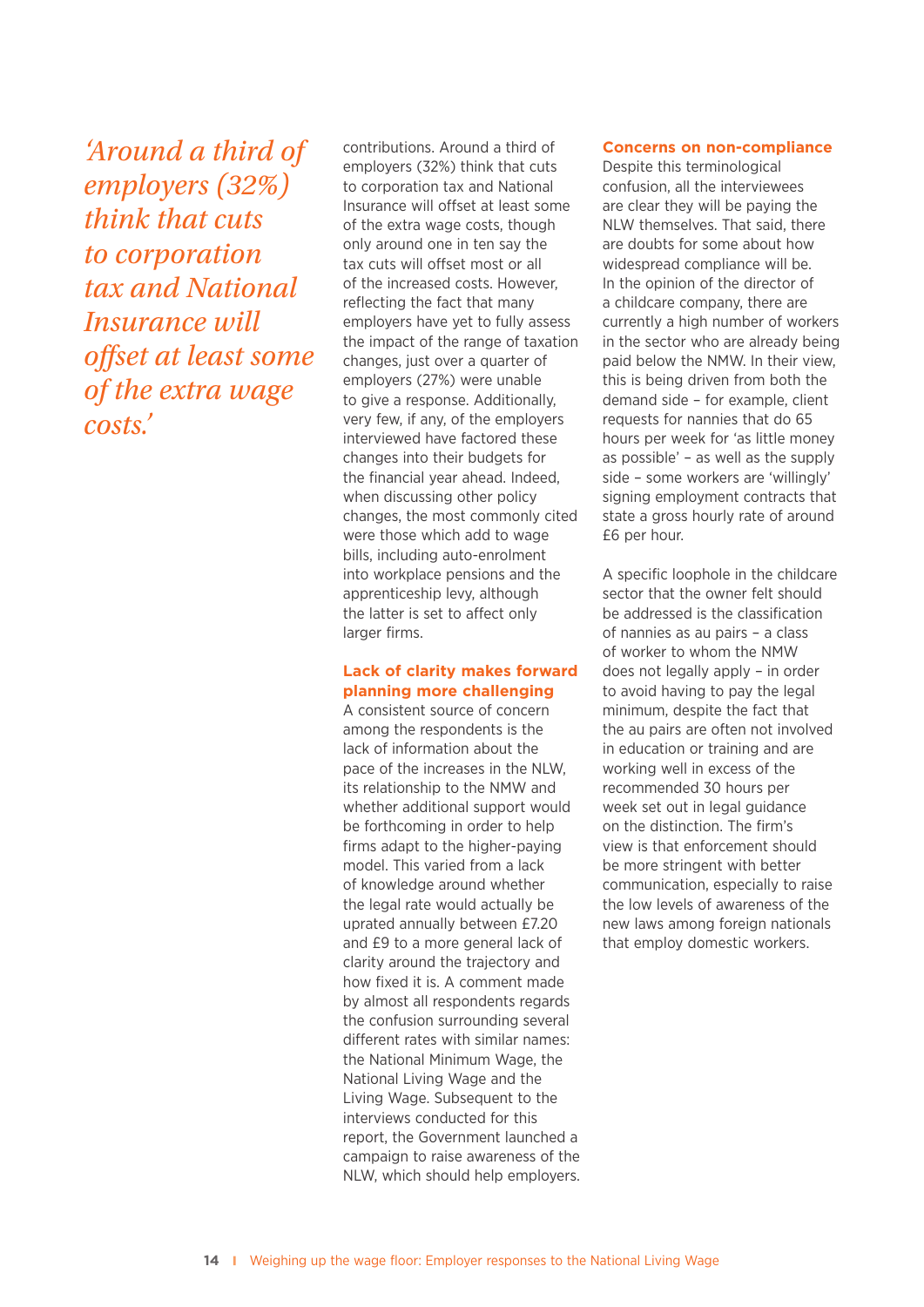# **Conclusion and recommendations**

The findings of this report confirm that a significant share of firms will not be affected by the NLW, or will face only a small increase in their wage bill. At the same time, it is clear that for some employers, particularly those in low-paying sectors, the NLW will raise their labour costs considerably. Both the survey and the case study interviews show that, for most employers, cuts to employment levels are seen as either undesirable or impossible. The emphasis from many is on improving productivity. Yet the employer interviews suggest that delivering these productivity gains will prove challenging. While a number of employers had clear plans on how to get more out of their business or employees, others were less sure how to be more efficient, while some questioned the potential for any gains. For many, absorbing the added costs of the NLW was seen

as the default approach in the short term with more meaningful adjustments to their business model being seen as possible and more necessary as the NLW increases.

Improving workplace productivity, particularly in low-paying sectors, has rarely had any prominence in the many government strategies and plans published to boost national productivity, growth or competitiveness. Much the same can be said about the Government's productivity plan published just after the Summer Budget. Including these lowpaying sectors in discussions and thinking on raising productivity will be crucial in light of the NLW. While there is no 'magic lever' for government to pull, the fact that other advanced economies achieve higher productivity in these lowpaying sectors suggests that some gains are possible.12

Government focus has long been on increasing the supply of skills and levels of qualifications, but much less attention has been given to how effectively those skills are used in the workplace. There needs to be a coherent strategy on improving workplace productivity, which includes a focus on providing more support for SMEs to encourage and enable them to invest in building their people management capability (see Box 1 for one approach to this issue).

In terms of predicting how employers will adapt to the NLW, though certain trends do emerge between different industries and firm sizes, there is still much variation. The data suggest that SMEs are more likely to simply absorb the cost and reduce the pay differentials between employees than large organisations. On the other hand, large employers are more likely to

#### **Box 1: CIPD pilots**

SMEs are responsible for 60% of private sector employment in the UK but most will never have been involved in any government skills initiative and will lie outside formal supply chains and existing SME networks. At a local level there needs to be much greater emphasis on the provision of high-quality HR support, advice and guidance, driven by clear leadership from bodies such as Local Enterprise Partnerships, Business Growth Hubs and local authorities. More local business support hubs need to be created to provide hard-to-reach SMEs with cost-effective and easy-to-find advice and support to improve their people management capability, as well as to access available public skills funding and high-quality training to get the most from their people and grow. The CIPD has, with funding from J.P. Morgan, been piloting schemes in Hackney, Stoke and Glasgow providing high-quality HR advice and support for small businesses using a combination of face-to-face, telephone and online support. It is important that insights from schemes such as this inform thinking about what support might be sustainable longer term to enable small businesses to raise their ambition and productivity levels.

<sup>&</sup>lt;sup>12</sup> See the discussion of retail sector productivity on pages 11 and 12 of: CIPD. (2015) *Productivity: getting the best out of people*. London: Chartered Institute of Personnel and Development. Available at: https://www.cipd.co.uk/publicpolicy/policy-reports/productivity-getting-best-out-of-people.aspx [Accessed 19 February 2016].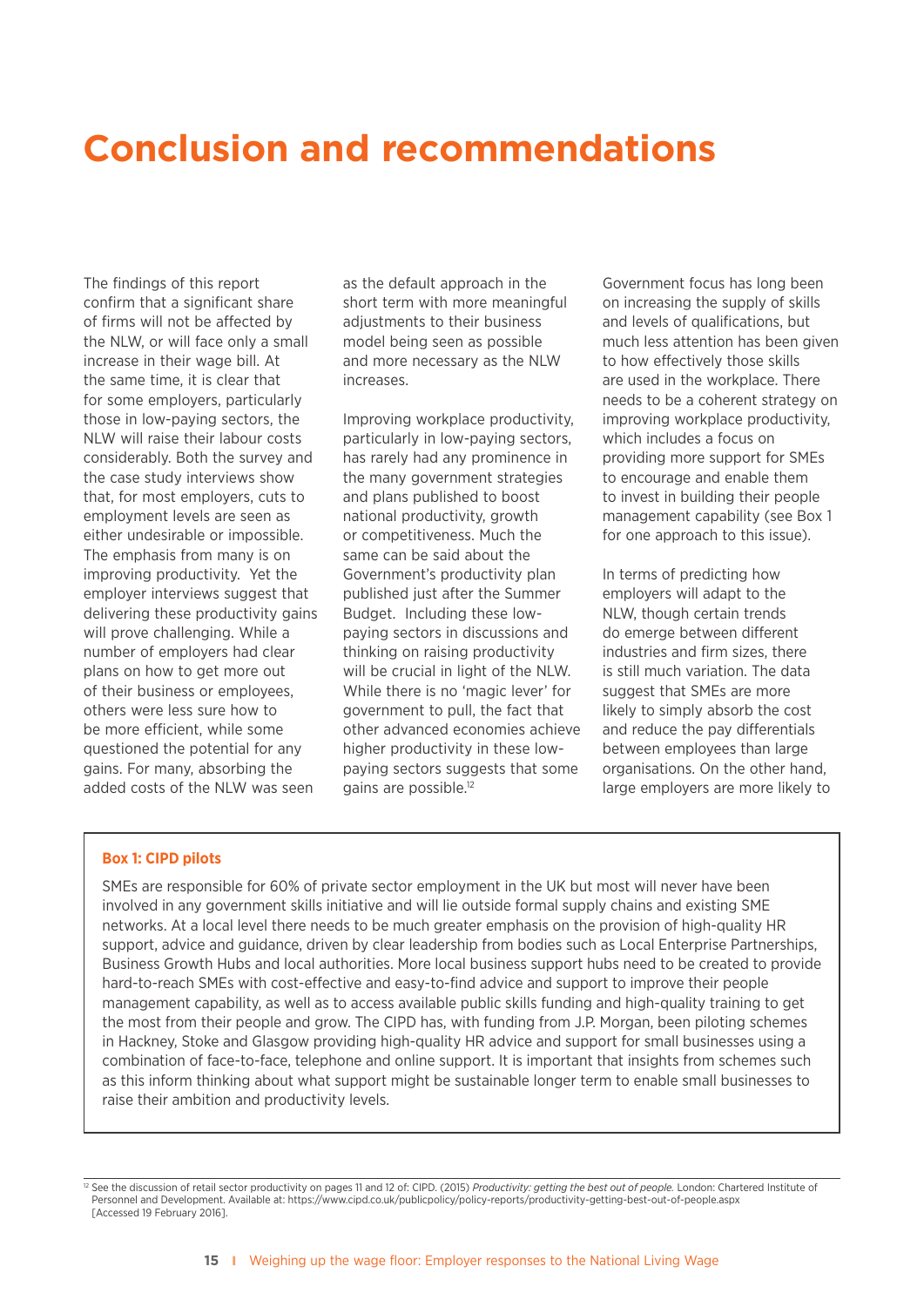seek productivity improvements and make efficiencies. An important if obvious factor determining employers' responses is their recent performance, with those reporting growth in the past year tending to require a less comprehensive range of responses.

#### *Government as a source of information*

- **Continue to engage with employers to improve awareness.** Surveys of employers show mixed awareness of different minimum wages and the timetable for rises. More importantly, most firms appear still to be in the process of deciding how to deal with those rises. As much information as possible at this stage could help employers make better-informed decisions. Building on the evidence base developed by the Low Pay Commission, the CIPD, the Resolution Foundation and others, the Government should therefore develop a picture of the areas and sectors in which the NLW is likely to prove more challenging, publish this and use it as a basis for dialogue with stakeholders.
- **Help firms, particularly SMEs, who are keen to boost productivity.** This report has underlined that employers are keen to be more productive and efficient but are often unclear on how to achieve that goal. The CIPD has been piloting schemes providing highquality HR advice and support for small businesses using a combination of face-to-face, telephone and online support. It is important that insights from schemes such as this inform thinking about what support might be sustainable to enable small businesses to raise their ambition and productivity levels.

#### *Government implementation, enforcement and funding*

- **Boost enforcement.** With a higher wage floor, the incentive not to comply with the NLW grows. This government and the previous administration have increased the fines payable and naming-and-shaming of non-compliant employers, but our report has highlighted that concerns remain in specific sectors including childcare.
- **Increase funding of social care.**  The social care sector has long been highlighted as a potential source of non-payment of the minimum wage. The Autumn Statement introduced some potential additional funding into the sector by giving local authorities an option to increase their council tax by up to 2%, provided the proceeds were used to fund additional social care. Feedback from local authorities suggests this may not be enough on its own to meet funding gaps and provide for better pay and working conditions in the sector.
- Align the timing of the annual uprating announcements of the National Living Wage and the National Minimum Wage to the same month each year.
- Ensure that the current business rates review takes account of the impact on the retail sector at a local level.

#### *Focus on progression*

• **Making the most of Universal Credit.** The introduction of in-work conditionality in Universal Credit could potentially be used to help low-paid workers into better-paying positions. As it currently stands, however, it would appear to be a missed opportunity: the in-work conditionality element is only set to encourage UC recipients into

full-time positions at the NLW, and is likely to focus efforts on expanding claimants' working hours rather than their potential to earn more each hour. With a greater focus on skills, training and development, it may be that the UC can help workers progress onto higher wages.

#### *A focus on local labour markets*

- **Explicitly making this the focus of new devolved economic leadership.** This process should not wait for new mayors to be elected in 2017, but should receive a boost at that point. It should also benefit from the involvement of local businesses through LEPs at the city level.
- **Focus on productivity.** City leaders should be using existing and new devolved powers to encourage firms to change how they do things rather than just coping with higher wage bills. That means supporting firms to invest in new equipment, training and ways of working.

#### *Continued importance of the Low Pay Commission*

• **Maintain the Low Pay Commission's central role.** The LPC has proved an excellent steward of the NMW since its introduction and remains the right body to make specific recommendations on the evolution of the NLW and to monitor its impact. Government should ensure that its remit includes an explicit requirement to consider the impact of the NLW on different regions and industries as the NLW rises over the course of this Parliament.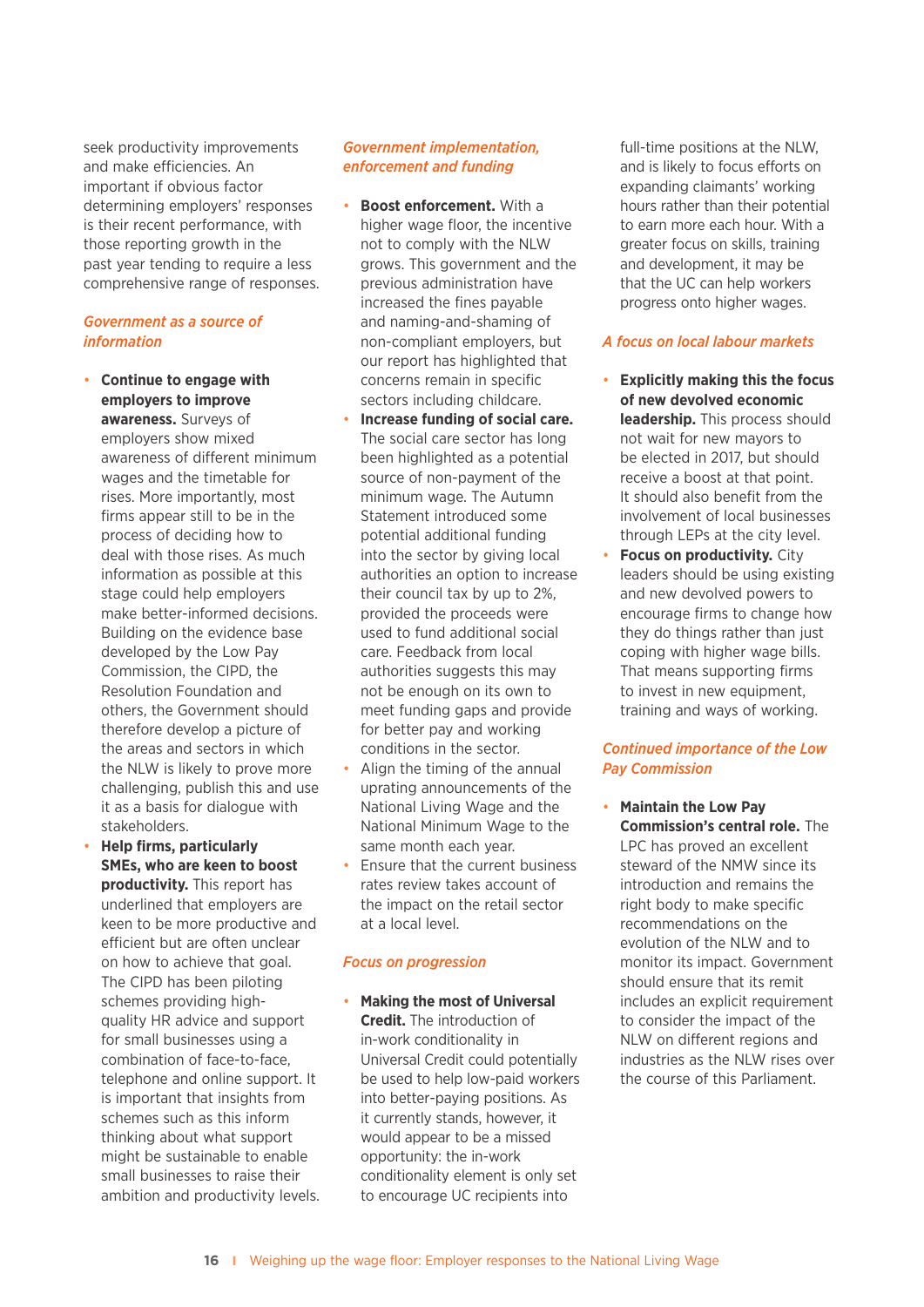# **Appendix: Employer case studies**

Recent evidence suggests that the National Living Wage is likely to disproportionately affect the wages of those in certain sectors, such as hospitality, retail and social care (Resolution Foundation).<sup>13</sup> In order to better understand the overall impact of the National Living Wage on employers that are likely to see a significant impact, and why they are opting to react in their chosen way, 14 semi-structured interviews were conducted with organisations between 1 and 18 December 2015.

The respondents were in the main senior staff directly involved in the organisation's decision-making on this topic, primarily in industries that are set to be most affected by the NLW, but also some firms that already pay above the level of the new wage floor. The summaries set out in this section are anonymous in accordance with the wishes of the employers we interviewed for this study.

As with any case studies, these 14 examples should not be treated as representative of all employers or of those in similar industries, regions or of a similar size. In addition, it is important to remember that the majority of firms and industries will find the NLW's introduction a much smaller challenge compared with the employers we have focused on in this study, who are all drawn from the most affected sectors. However, the experiences of these employers do provide a timely insight into the options and barriers which employers see open to them in responding to the NLW's introduction and subsequent annual increases.

<sup>&</sup>lt;sup>13</sup> RESOLUTION FOUNDATION. (2015). *Taking up the floor: exploring the impact of the National Living Wage on employers. London: Resolution Foundation.* Available at: http://www.resolutionfoundation.org/publications/taking-up-thefloor-exploring-the-impact-ofthe-national-living-wage-onemployers/ [Accessed: 19 February 2016]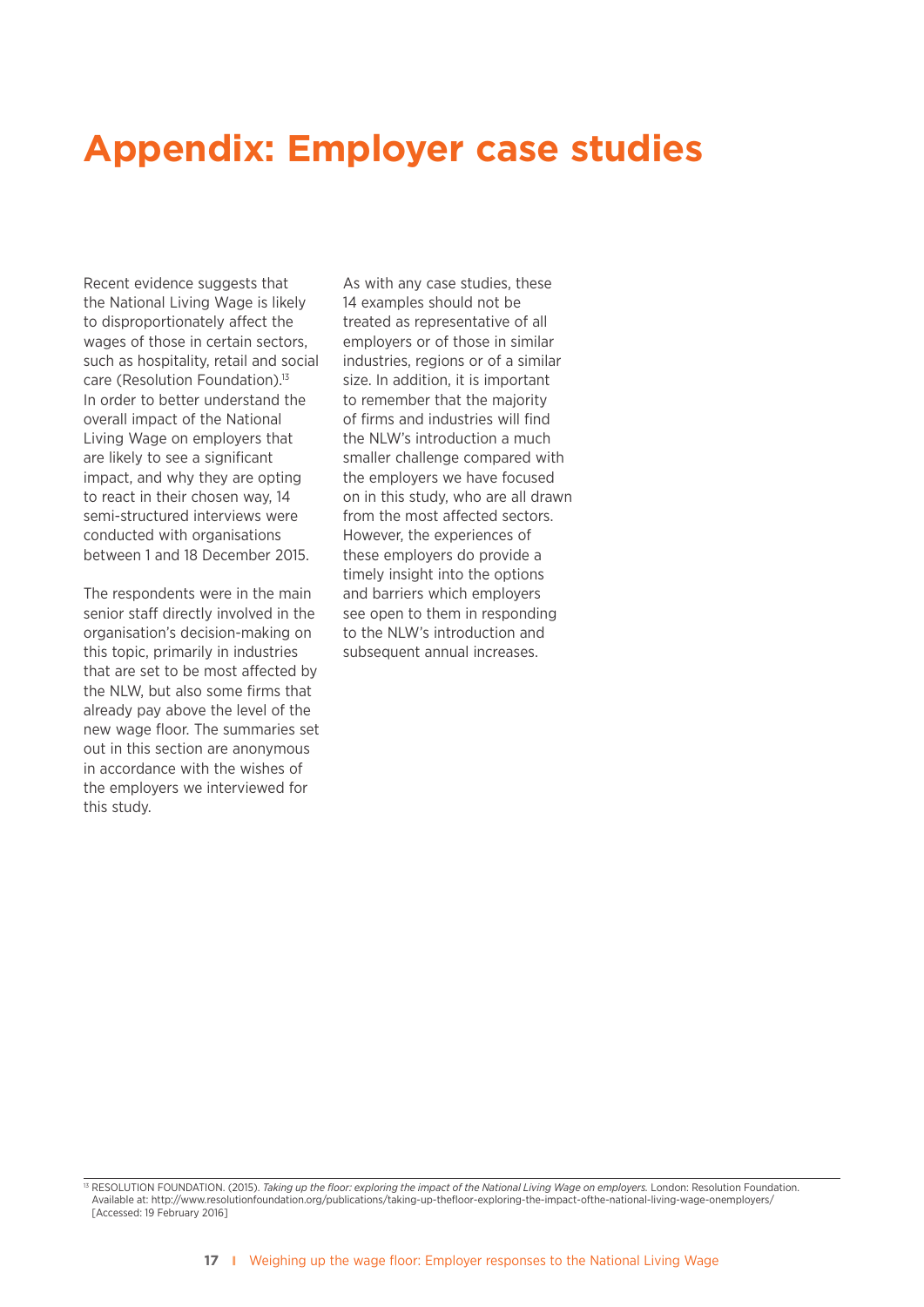### **Social care/healthcare**

The challenges in meeting the increase in labour costs are arguably greatest in the social care sector given the high proportion of staff that will be affected by the increase and the budget constraints in the sector.

The Resolution Foundation has estimated that between 51% and 64% of front-line care workers will be directly affected by the NLW, equivalent to a pay rise for between 850,000 and 1 million workers. The average annual wage rise for those directly affected is projected to be £1,250. Based on that analysis, the NLW is expected to increase payroll costs (wages, employer National Insurance and pension costs) across adult social care by £2.3 billion by 2020. The social care precept announced at the Autumn Statement 2015 is expected to cover only a small percentage of these additional costs, with higher funding not always being possible in the areas it is most needed because of the relative prosperity of the area. The Low Pay Commission has repeatedly flagged the risk of non-compliance with the NMW that social care presents, with the NLW set to only exacerbate this situation.

In addition, the *Whittlestone v BJP Home Support* judgment, which established the right of care workers to be paid for 'sleepover' shifts, looks set to increase labour costs further. It is perhaps no surprise that some of the social care providers in this study offer a particularly bleak outlook for the future of the sector, with the aim being to survive until 2017 and hope that the Government boosts funding.

#### **A medium-sized social care provider in the voluntary sector**

*'The extra labour costs mean that providers are gradually going bankrupt, though some may go bust faster than others.'*

#### **Background**

The social care provider has been in existence for over a quarter of a century. It has an annual turnover of just under £5 million and employs 290, mainly full-time, workers. Two-thirds of its employees (predominantly female across all age groups) are care staff working directly with service users, such as the elderly with care needs, who can have a wide range of requirements.

Up until July 2013, the organisation was financially stable. By careful management, the charity had been able to absorb the increases caused by the recent uprating of the National Minimum Wage and the Government's automatic pension enrolment scheme. However, the impact of the *Whittlestone* judgment, when care workers who 'sleep over' became eligible for the National Minimum Wage, has meant that sleep-in employment costs have almost doubled, adding £200,000 to the pay bill.

The new National Living Wage (NLW) will increase costs further, and there is now very little left to cut. The employer thinks that the NLW is a good idea; it just needs the money to pay for it. Overall, 85% of total costs are payroll costs. The provider reports that other providers face similar challenges. According to the director of this organisation: *'The extra labour costs mean that providers are gradually going bankrupt, though some may go bust faster than others.'*

The NLW has been discussed both at board and senior management team levels. The impact of the NLW is to add another £177,000 on payroll. However, by already finding savings, it has reduced the annual impact to £120,000 from April 2016. Against the backdrop of other higher labour costs, such as the Government's auto-enrolment pension scheme and the *Whittlestone* judgment, the new National Living Wage will mean that the organisation will lose money.

Looking ahead, the plan is to reduce costs to a minimum in an attempt to reduce the speed at which the employer goes out of business. By making the cost reductions that it has, it believes that it can survive until 2017, when, hopefully, the Government will have found enough money to ensure the financial sustainability of the social care sector.

#### **Options**

Because of previous economy drives, there is little potential to further improve productivity; nor is it able to increase its prices to local government (though if local councils raise their council tax in order to pay more for social care, that will help providers). Investment (such as in training) and expansion plans have also been cut.

In addition, it is not in a position to reduce the number of employees through redundancies and/or recruiting fewer workers because they are unable to fill the vacancies that they have and are having to turn down business because they can't find enough people who want to enter the sector. While the organisation would like to employ more workers aged 24 and under and apprentices, this is more to do with the talent pipeline than a deliberate policy to cut costs.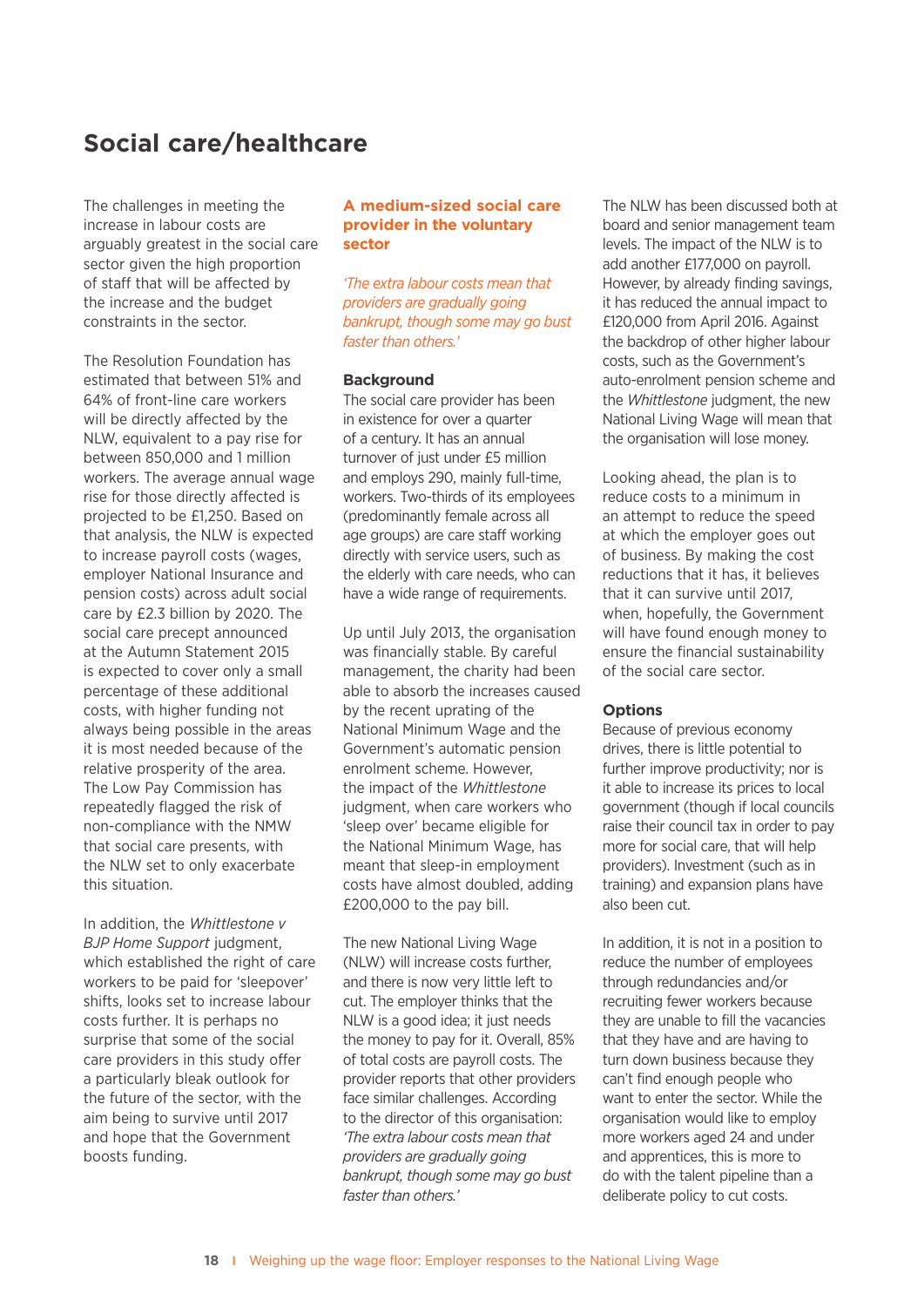Pay and conditions have already been cut back: the organisation now pays only basic overtime rates and pays only the minimum pension contribution. It is not possible to restrict the amount of overtime as that is client driven. Future wage growth will therefore be reduced as will pay differentials. The organisation has adopted this approach because it hopes that by 2017 the Government will intervene before the sector collapses.

#### **A small social care provider in the voluntary sector**

*'We are looking at ways to increase productivity by examining how we can streamline administration, looking at ways of automating what we do and stopping what doesn't add value. We are also looking to expand people's roles, so that they can do more. We also hope to improve productivity by leveraging economies of scale because the organisation is now a lot larger than it once was.'* 

#### **Background**

Since being set up just four years ago, this children's hospice has grown from six employees to just under 100. Half of these employees are care workers (such as qualified and part-qualified nurses, therapists and counsellors) whose pay and conditions follow that of the NHS, which is their main competitor for these kinds of employees. The rest of its staff work predominantly in fundraising and in the retail shops, with a few in central service functions, such as HR, marketing and finance. In addition, there are around 300 volunteers who help in the hospice and its shops. The people who'll see their pay increase with the introduction of the National Living Wage (NLW) will be assistant shop managers, housekeepers and cleaners.

Overall, the hospice raises £3.8 million from donations, 60% of which comes from the Government. Around 94% of all operating costs come from fundraising. In business performance terms, because the organisation is relatively new, it is difficult to judge its performance against other longer established hospices. It also competes and has to mirror its pay and conditions with the NHS for employees. The charity sees itself as focusing on quality. However, it acknowledges that in the past it has under-invested in capital and that it now plans to move from being a people-focused investor to more of a capital-focused investor as it invests in new technology and processes.

The organisation forecasts that the NLW will increase its payroll costs by £25,000 a year on top of a payroll bill of £2.5 million, or 0.1%. While the cost increase is relatively small, the extra money still has to be found.

#### **Response to the National Living Wage**

In order to respond, it is drawing up a plan that will allow the charity to pay the new rates. While the issue has so far not been discussed at trustee-board level, it has been at senior management team level and an action plan agreed. The action plan will look at how the impact of the NLW on the cost base can be mitigated.

At the moment, the plan is to put more effort into fundraising to grow income, increasing the number of volunteers and looking for cost savings. Currently, it has not determined where these costs savings will be found, but the charity anticipates they'll be efficiencies that can be achieved in support services.

#### **Options**

The organisation is looking to reduce pay growth and productivity to offset the higher cost of the National Living Wage.

As the HR director of the organisation explains, it is looking at a variety of ways to improve productivity levels: *'We are looking at ways to increase productivity by examining how we can streamline administration, looking at ways of automating what we do and stopping what doesn't add value. We are also looking to expand people's roles, so that they can do more. We also hope to improve productivity by leveraging economies of scale because the organisation is now a lot larger than it once was.'*

In addition, it is looking at reducing the rate of basic pay growth for its support staff and the pay differentials between those affected by the NLW and their supervisors/managers.

In common with other social care providers from the voluntary or public sector, the organisation reports that it is hard to cut operating costs further because these have been kept to a minimum and it has no profits to reduce or prices to raise.

Price rises are not an option because the charity doesn't charge for its services. Furthermore, as it is growing, it is not able to cancel or scale back its expansion plans. Reducing the amount of overtime is also difficult because the operations are small and what little overtime there is is reactive and depends on the nature of the care required. While employer pension contributions are a significant cost, it is not possible to reduce them because they have to offer the NHS pension in order to attract and retain care staff.

Overall, the organisation has little room for manoeuvre because it does not want to lower its standards or its levels of care. Other options, such as reducing the number of workers, employing cheaper, younger workers or cutting back on training expenditure are therefore discounted.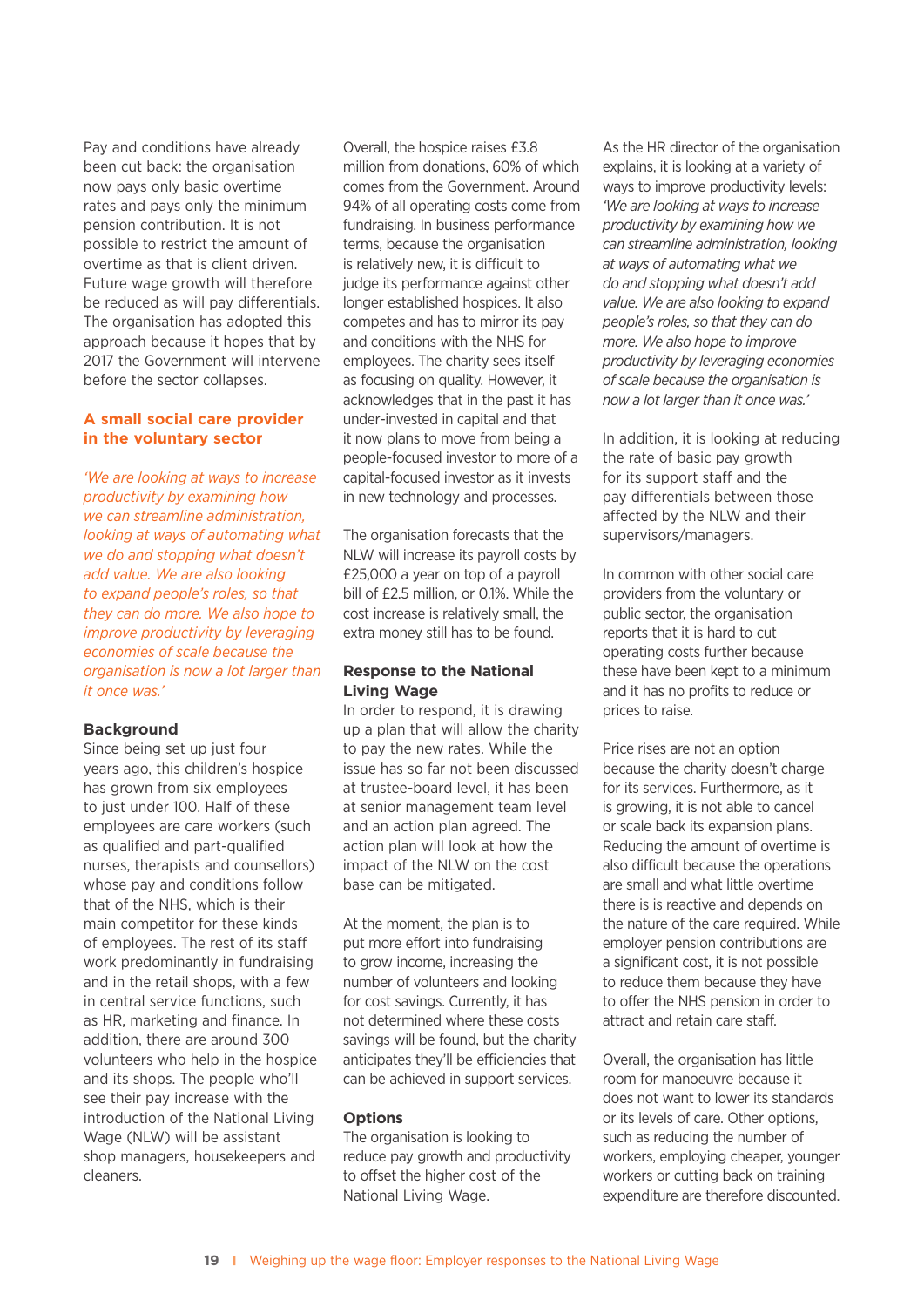#### **A medium-sized social care provider in the private sector**

*'Everyone in the sector is surprised by how quickly it has come in. A lot of people think that it is the right thing to do in principle, but it clearly has a different impact on different sectors, and in different geographies; having one living wage for Newcastle and London, for example, where the circumstances are completely different, is difficult to understand.'*

#### **Background**

This social care provider employs staff across the UK in elderly and dementia care and care for those with learning disabilities. The company frequently compares its pay rates with its competitors and has already carried out detailed analysis of the future impact of the NLW. The analysis suggests that the National Living Wage will have 'a significant impact' as far as costs are concerned within its front-line staff population. The company will consider how and whether to take account of the impact on differentials between those that will be affected directly by the NLW and the rest of the workforce.

#### **Response to the National Living Wage**

*'Speaking to colleagues in the [social care] sector, the National Living Wage could mean the difference between some operators achieving small margins or not making any money at all.'*

The company says its capacity to respond to the wage bill increase is severely limited by the fixed income it receives from local authorities. Local authority fee increases over the last ten years have already fallen well short of the cost of doing business within the sector. Given the statutory obligations of the sector, the HR director of the firm believes that the firm has no option

other than to accept lower profits. He also warns that the impact of the National Living Wage may reduce any profits in some social care organisations further to a point where this will not be sustainable in some cases.

#### **Attitude towards government policy**

*'It is the right thing to do. But it is the pace of change, and the onesize-fits-all approach, which are the biggest challenges. A further example here relates to the over-25 stipulation for the NLW to apply. If we approach a 24-year-old who is one of our star performers, and we assess them on knowledge and competencies, why would we pay them less than a 25-year-old who is an average performer? … It [age] is such an arbitrary criterion.'* 

The company has reservations about the speed with which the NLW has been introduced, the limited range of options available to social care providers in seeking to fund the National Living Wage and the performance management implications of the change. It is also unsure about the number of local authorities that will introduce a 2% levy on council tax to fund social care, a policy that was announced in the Government's 2015 Spending Review.

On the upside, it recognises that the policy may have 'attraction and retention benefits' in the sector and it will be partly offset by the changes to corporation tax and National Insurance contributions. However, these will *'not come close to mitigating the cost of the National Living Wage overall if implemented in this way and within the planned timescales'.*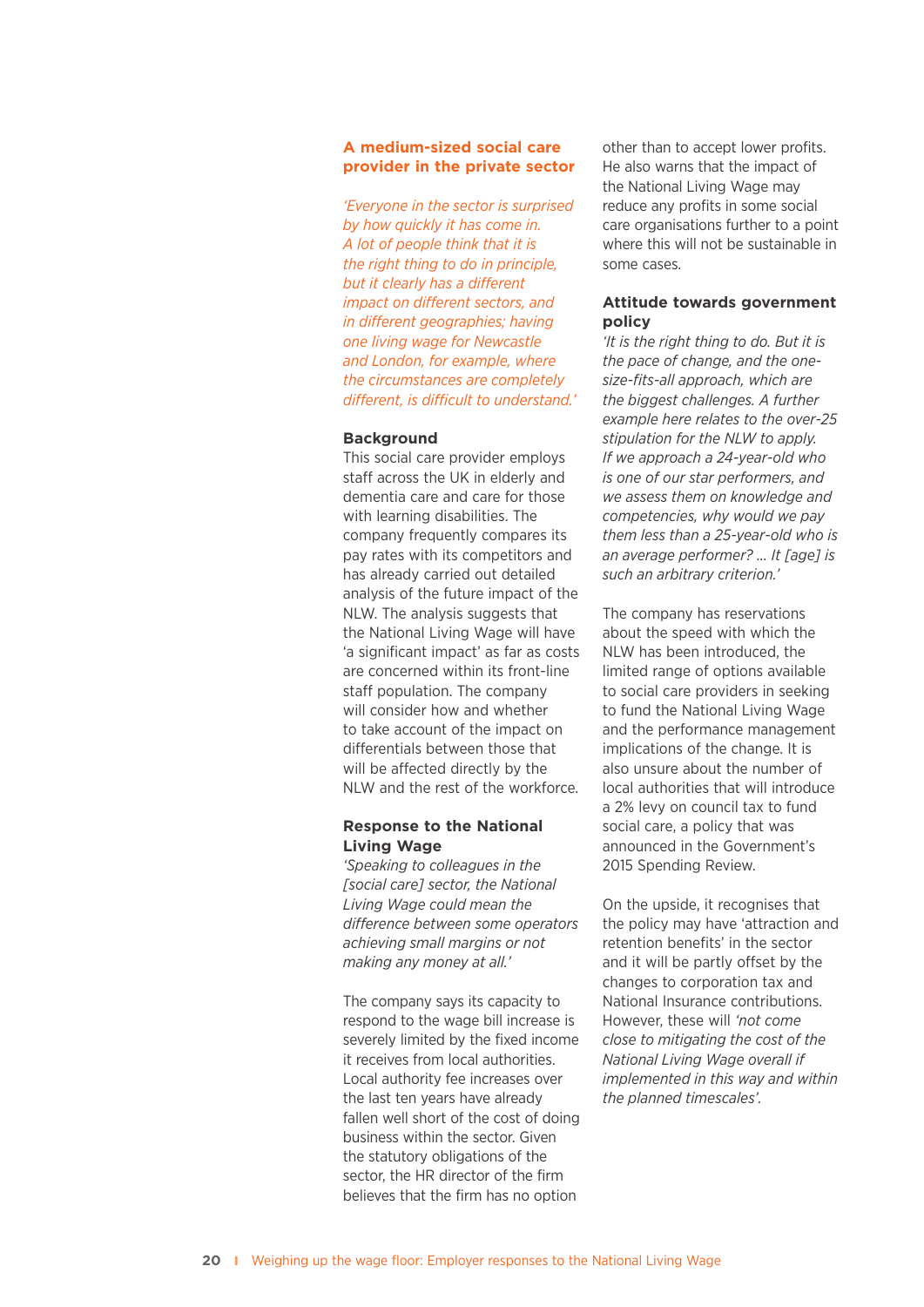### **Retail**

#### **A small food shop**

#### **Background**

This small food shop that caters to the higher end of the market employs four full-time staff members and two weekend employees (both under 20) in addition to the owner. Over the busy Christmas period, one additional member of staff is added on a zero-hours contract. The business is doing 'exceptionally well', with 10% growth in sales in 2015. All staff members are currently paid above the NMW, with those staff who have worked in the shop longer paid more to recognise their length of service as well as their expertise. However, the business currently pays one of its employees at a lower rate than it otherwise would because any pay rise would be counter-productive as it would lead to the employee receiving a lower tax credit award.

#### **Response to the National Living Wage**

The owner didn't feel well informed as to the impact of the NLW, recalling that she remembers *'lots of political nonsense around it'.* On a personal level, the owner was supportive of the idea of a higher minimum wage. The impact of the NLW on the business will be relatively insignificant in 2016, but will be very significant by 2020. Currently, the business makes a profit of around £1,000 a month. This constitutes the owner's salary, with the business described as 'lean'. The owner estimated that the NLW will all but wipe out this profit by adding around £10,000 to the business's annual wage bill. As well as the direct impact on the wage bill, auto-enrolment will also mean the business pays towards its staff's pensions this year.

The owner thinks that the scope for increasing productivity, reducing the amount of overtime worked or raising prices in response to the NLW is limited. The food retail sector is highly competitive and the shop's customers are incredibly knowledgeable of the value of the products that they buy. Therefore, her expectation is that around 80% of the additional cost of the NLW will come from reduced profits.

The owner felt that the impact of the NLW may even lead to the sale of the business, potentially representing the *'straw that breaks the camel's back'.* One potential solution to the much-reduced profits could be to hire more staff aged under 25, although the owner doubted whether this would be possible, or prove sustainable in the long run.

#### *Squeezed differentials harming pay progression*

An important consequence of the NLW from the perspective of the shop is that maintaining pay differentials will be a challenge. Currently, the highest-paid member of staff earns £1.25 more per hour than the lowest-paid member of staff. In the owner's opinion, this allows them to recognise the added value their best employees bring and is valued by staff members. The ability to increase someone's pay over time is seen as a key part of the employee–employer relationship.

However, the owner expects that the NLW will mean they are unable to maintain any differentials between staff members as it will be unaffordable. They fear that 'something will be lost' in not being able to offer this in future.

*'We are in wait-and-see mode. We would be foolish to think this will not have far-reaching implications. We will react as we need to when they appear.'*

#### **A small online retailer**

#### **Background**

The Bermondsey-based business already pays above the current London Living Wage, but the finance and business development manager thinks the business could face pressure to increase pay rates if the introduction of the National Living Wage undermines its premium position in the jobs market.

The firm employs 13 people on permanent contracts and will take on about seven temporary staff in the run-up to Christmas, its busiest time. It has a number of roles in business development management, customer services, marketing and sales, with the remaining jobs in operational roles within its warehouse, for example picking and packing. It currently pays its warehouse operations staff about £18,000 a year for 37.5 hours and its temporary staff £9.15 per hour.

The company, which is managed by friends and has a family ethos to it, currently pitches its lowest pay rates at above the London Living Wage and has quite a flat structure – where the difference between the bottom and the top is much less than in other firms.

#### **Response to the National Living Wage**

The business does not envisage increasing its focus on employing younger workers as it already employs a number of staff aged under 25. These are recruited on merit for the role advertised.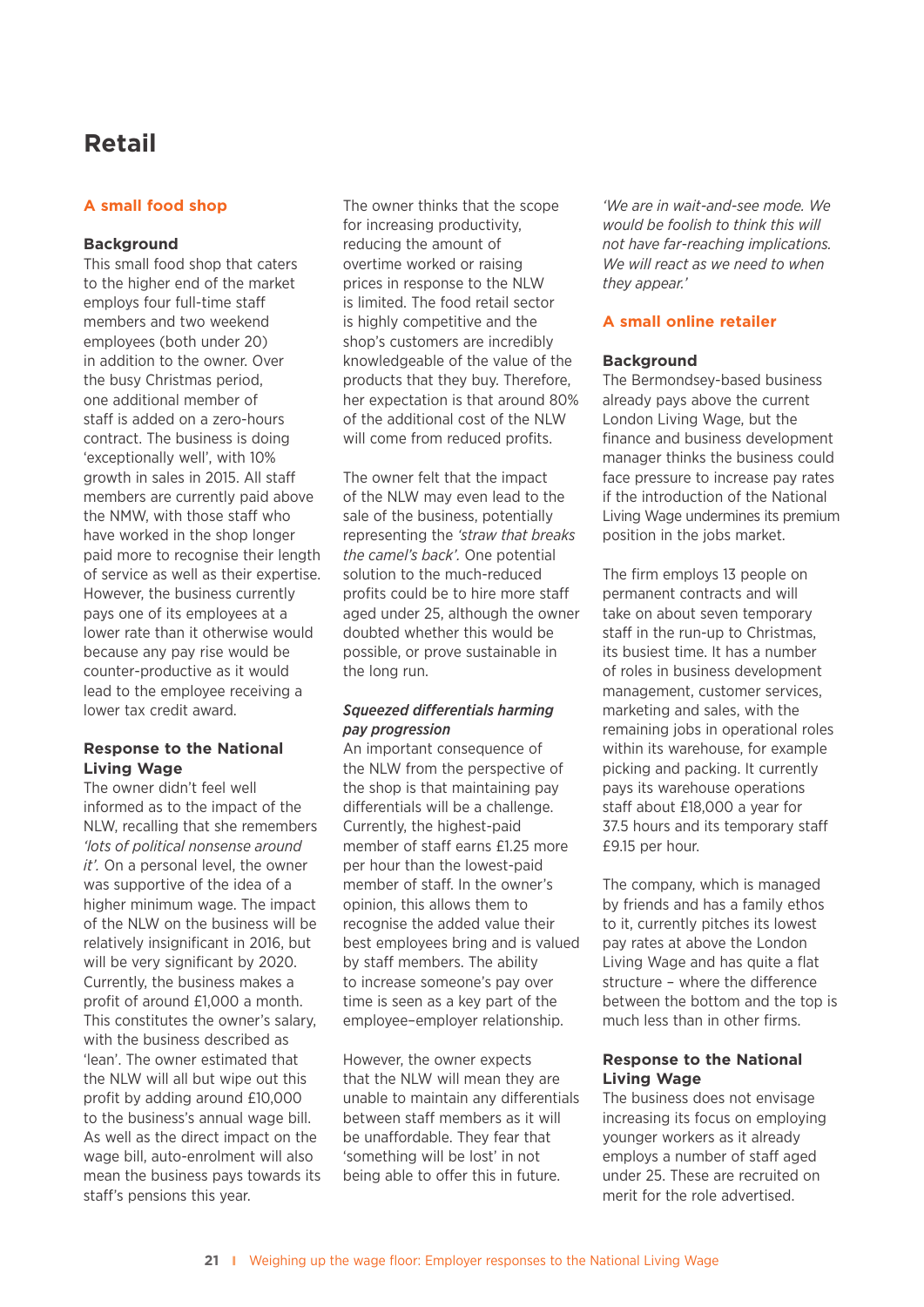However, the finance and business development manager does think the NLW, together with the Government's auto-enrolment pension scheme, could increase the employment premium for younger workers in the labour market by making them significantly cheaper to take on. He is concerned that people aged 25 and slightly older could lose out because they are expensive but many won't have a lot of experience:

*'These financial incentives fly in the face of diversity. People who are slightly over the age threshold will probably lose out because they will be more expensive (than younger workers) to employ and many won't have much work experience,'* he said.

Looking ahead the business has ambitious growth plans. The finance and business development manager expects the business to realise revenue growth of between 40% and 50% for the 'next few years', which will require it to recruit more people, particularly into operational roles in its warehouse. The business is also exploring the potential of creating pop-up shops in the high street, where the finance and business development manager thinks its business model will enable it to pay above-average wage rates for staff. To underpin its growth plan, the company is planning to continue its investment in staff training and formalise this so that it becomes more structured. The finance and business development manager believes that paying staff competitive rates of pay means that the company gets better return on any training investment as people stay longer.

He said the business will remain vigilant to any knock-on effects of the National Living Wage. *'We are in wait-and-see mode. We would* 

*be foolish to think this will not have far-reaching implications. We will react as we need to when they appear.'* 

#### **Maintaining pay differentials**

This online retailer believes the introduction of the new National Living Wage could force it to raise pay rates to maintain its advantage in the jobs market and recruit and retain quality staff:

*'We were aware of the proposed change as soon as it was announced by the chancellor and our initial reaction was that it would have little effect on us as we pay higher than the new National Living Wage anyway. However, I've since had a chance to reflect and I think this could well have a knock-on impact in the longer term.*

*'We always try and pay more than other employers pay for equivalent jobs and, unless we keep pace, the gap between what we offer and what other organisations offer will narrow and we could have more difficulty recruiting and retaining staff. We have already seen a change over the last two years in the jobs market with fewer applicants per role. Two and a half years ago we received 1,500 applications for two picking and packing roles in our warehouse. We recently advertised to fill similar roles and received between 60 and 70 applications, suggesting that the jobs market is getting tighter.*

*'We will carry on as we have in terms of what we pay for the time being and we will react to the introduction of the NLW if it is making it harder for us to recruit and retain staff, if the cost of living soars, or if we see changes to selling patterns across our own websites as a result of how our competitors respond, which is difficult to predict.*

*'The type of businesses we are competing with online, and particularly other sellers on eBay and Amazon, are low-margin businesses. We have efficient processes which allow us to afford to pay premium wage rates. It may be harder for these types of businesses to absorb the cost of the NLW without putting their prices up, which could be to our advantage. On the other hand, smaller-scale self-traders are more likely to carry on as before and absorb any increased costs themselves.'*

#### **A nationwide retailer**

*'Our financial year runs from January to December, so we have budgeted for next year and we have taken the hit. Because our sales are performing very well, we will be taking less profit than what we would have done had this not happened.'*

#### **Background**

This major retailer comprises two brands and employs around 16,000 people in the UK. The smaller of the two brands has a discount pricing strategy, while the other brand has a value strategy. The majority of employees are employed in the retail stores, with the remainder employed either at the company's two distribution centres or at the company's head office.

The firm describes itself as a 'balanced investor'. On the one hand, the need to maintain strict control over costs is the most important priority for the firm. For example, the company has not reversed the cuts to sick pay and annual leave arrangements that were made in 2009 in response to the recession. The decision not to restore these cuts is due, in part, to the recent annual increases in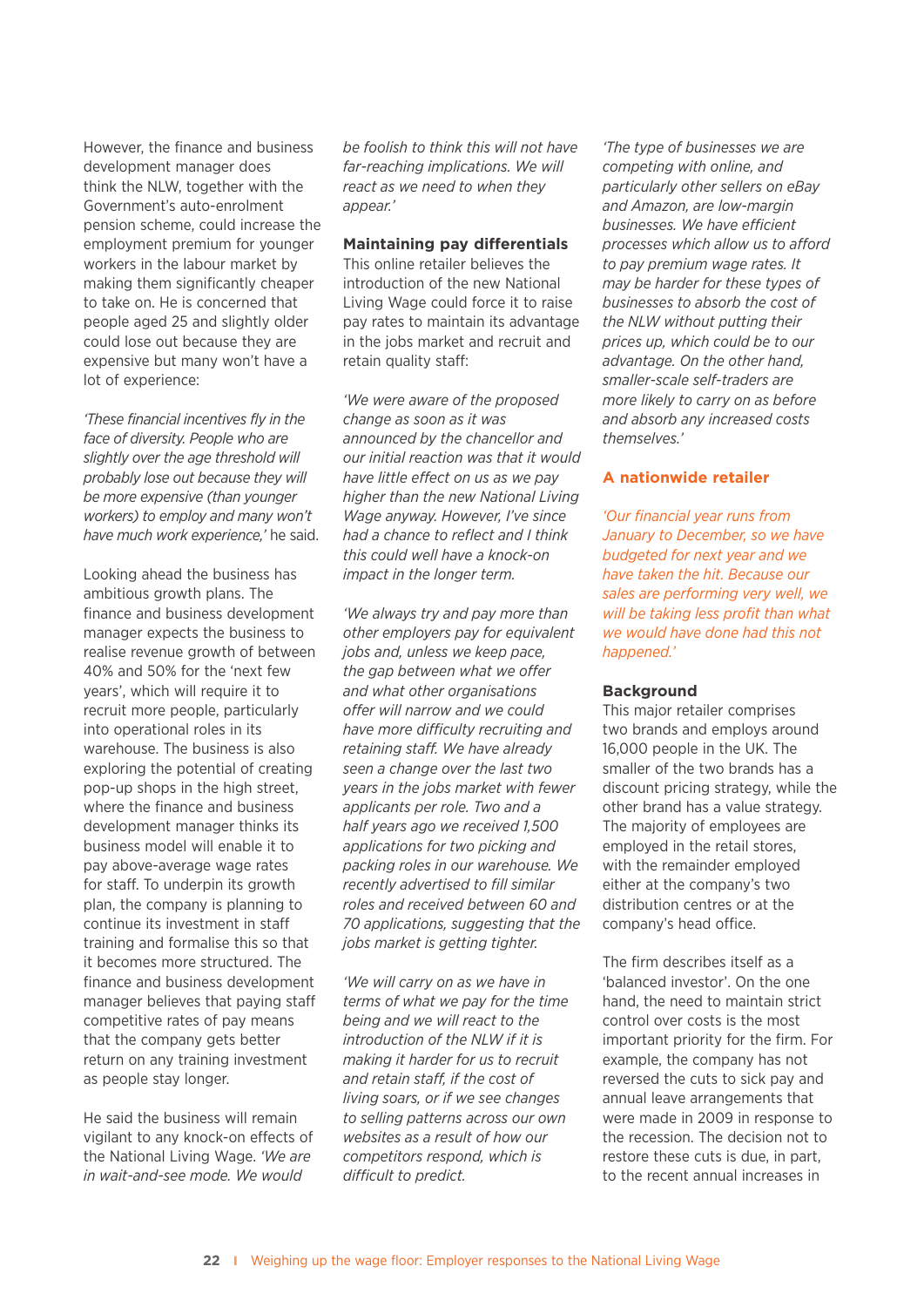the National Minimum Wage. On the other hand, the firm continues to make a 'substantial investment' in key strategic projects, such as the website. Both businesses are doing 'incredibly well', according to the two measures the organisation uses to assess performance: sales and profits.

Employees are employed under a variety of employment contracts in different parts of the organisation, including some atypical employment contracts. Around 40% of workers at the distribution centre are agency workers. At the same time, a very small proportion of people are employed under short-hours contracts that guarantee workers four hours a week. However, in order to improve its labour turnover rate, the firm is now looking to increase the minimum number of hours it guarantees its staff to more than 12 hours. The remainder of the workforce are employed under a permanent contract.

#### **Impact of the National Living Wage**

The National Living Wage will have a disproportionately large impact at the 350 stores of this discount chain, where 90% of workers are employed at the current National Minimum Wage rate. The only exceptions are 18–20-year-olds and apprentices, who are paid above their respective National Minimum Wage rates. Consistent with the rest of the workforce, the salaries of managers are in the lowest quartile for the sector.

Meanwhile, the larger brand has three 'location rates' for the lowest-paid workers, the lowest of which is the National Minimum Wage. The other two rates are at stores in big city centres, where the lowest-paid workers are paid just above the National Minimum Wage rate, and in Central London, where the lowest-paid workers are paid an hourly rate between the NMW and the NLW. Both brands offer good bonuses.

Additionally, it reports that it is competitive with its rates of pay at the distribution centres that serve both chains, but the NLW will erode this advantage to some extent. It also considers itself in a minority in the sector because the majority of firms pay one flat National Minimum Wage rate across all the different age groups.

#### **Response to the National Living Wage**

The decision to absorb the cost has been taken because the managing director is 'determined' that the National Living Wage will not impact on prices. The company's potential response to the NLW in April 2016 is thus limited 'compared with other firms' because of its pricing strategy. As a result, the company will simply absorb the 6.5% increase to the pay bill for 2016.

In addition, the firm plans to introduce a time and motion study next year to make productivity gains; this will build on an exercise conducted earlier this year that sought to redistribute hours across the retail stores. As a result, the company feels that they are *'operating on the lowest number of hours possible … and even if we find some efficiencies, we will aim to re-invest it in customer services as opposed to stripping costs out.'*

Additionally, the firm does not envisage the NLW placing downward pressure on basic pay growth. However, it will erode the differentials between staff up to assistant manager level in some cases, especially in lower turnover stores in locations where hourly paid colleagues are closer to the manager rates, such as those

based in city centres. There is a degree of uncertainty about what impact the National Living Wage will have on wages and wage differentials because the company is keen to see how the rest of the sector responds.

#### **Attitudes towards government policy**

The Living Wage is reported to be 'a good idea'. However, the company is keen to merge the timing of the National Living Wage and National Minimum Wage increases into April (currently April and October respectively).

In addition, the firm cites the apprenticeship levy as *'an additional tax of more than £1 million'* and the auto-enrolment pension scheme as imposing significant costs to the business. The firm has set a target of 500 apprentices for this year to get maximum value from the levy. In addition, the firm describes the Government's decision to postpone the minimum total employer contribution of 3% of an employee's earnings under automatic enrolment to 2018 as 'helpful'.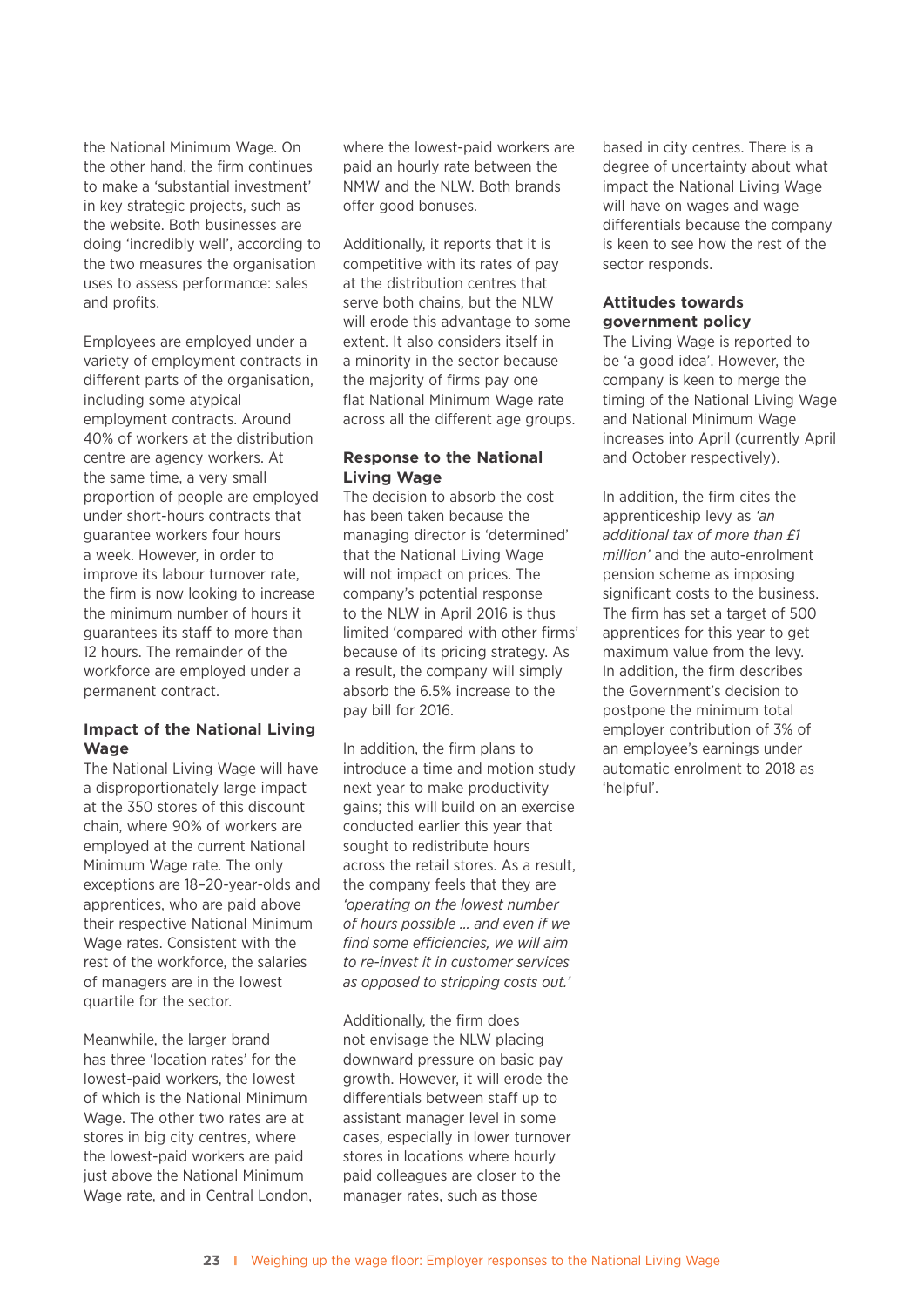### **Hospitality**

#### **A small independent hotel**

*'We've done all that before. In order to keep staff, we said, "We're going through a recession, you know what the bookings are like, we've hardly had anyone coming through the door, we need you to do more things." They're a bit more universal throughout the hotel now. I don't think I can get any more out of them to be honest. Most firms, if they've survived the recession, they've already cut back.'*

#### **Background**

This small, three-star hotel employs 20 staff, all of whom will be affected by the NLW, some of whom are at the NMW with a few more just above that. The business has been performing well, although the recession did require the firm to hold their rates down for a longer period to the extent that they are now at 2003 levels. The owner does not feel well informed on the NLW beyond knowing it meant a rise in the minimum wage. They are, however, generally supportive of a higher minimum wage.

#### **Response to the National Living Wage**

The firm is one of a minority of firms in this study that plans to raise prices to offset the cost of the NLW. The owners had not estimated the total cost of the NLW to the business as the number of hours worked in any week fluctuates depending on demand, with many of the staff employed on zero-hours contracts. The owners expect to continue to make use of zero-hours contract workers in the future, with staff employed under these contracts tending to be women in their fifties or sixties looking for some extra income, or students with Saturday jobs.

As a result of keeping their room rates relatively low throughout the recession, the owners believe there is more scope to raise prices without greatly affecting the competitiveness of the hotel. They expect there will be higher rates and fewer weekend deals across the sector. Raising rates will be the primary response they make to the NLW, both in 2016 and beyond.

#### **Limits to productivity gains**

The owners feel they are already at the limits of what they can do to improve productivity, especially following the recession, which saw employees trained across multiple roles within the hotel. Referring to the possibility of seeking greater efficiency or higher productivity, the owner said:

*'We've done all that before. In order to keep staff, we said, "We're going through a recession, you know what the bookings are like, we've hardly had anyone coming through the door, we need you to do more things." They're a bit more universal throughout the hotel now. I don't think I can get any more out of them to be honest. Most firms, if they've survived the recession, they've already cut back.'*

Another area where savings are expected to be made is from less regular investment in refurbishing the rooms. Prior to the recession, they believed the average time between renovations of the rooms was five or six years, but that has now risen to ten. They are, however, pressing ahead with improving the rooms one by one.

They don't expect the Employment Allowance or corporation tax changes to offset the costs to any degree. As a result of having many staff on zero-hours contracts,

auto-enrolment presents a smaller challenge to the hotel's finances.

#### **Wage differentials**

Maintaining differentials is important for the hotel. Those with jobs with less responsibility are now likely to be paid at the same level as supervisory staff: *'For the difference between the roles, I might as well go back to being in housekeeping and not have the responsibility of having a pay rise as well.'* The hotel does not intend to differentiate by age. Reducing staffing levels is not seen as an option as it may lead to a drop-off in the quality of the service provided to customers. The hotel intends to look at where else savings could be made within the business, for instance reducing utilities bills through installing more insulation, although this process had been ongoing anyway regardless of the NLW.

#### **A mid-size hotel group**

#### **Background**

This hotel group employs 530 staff across several hotels and two associated businesses. The hotels range from budget to luxury. The business has performed averagely in recent years. The National Minimum Wage had always presented something of a challenge to the business, though they had always tried to pay above it in order to attract better-quality staff. From 2008, however, that became unaffordable: *'Our wage structure is not so much a structure anymore, more of a wage.'*

The group consider themselves very well informed about the NLW. In order to assess the impact on the business, they had undertaken a detailed analysis of the number of employees affected and the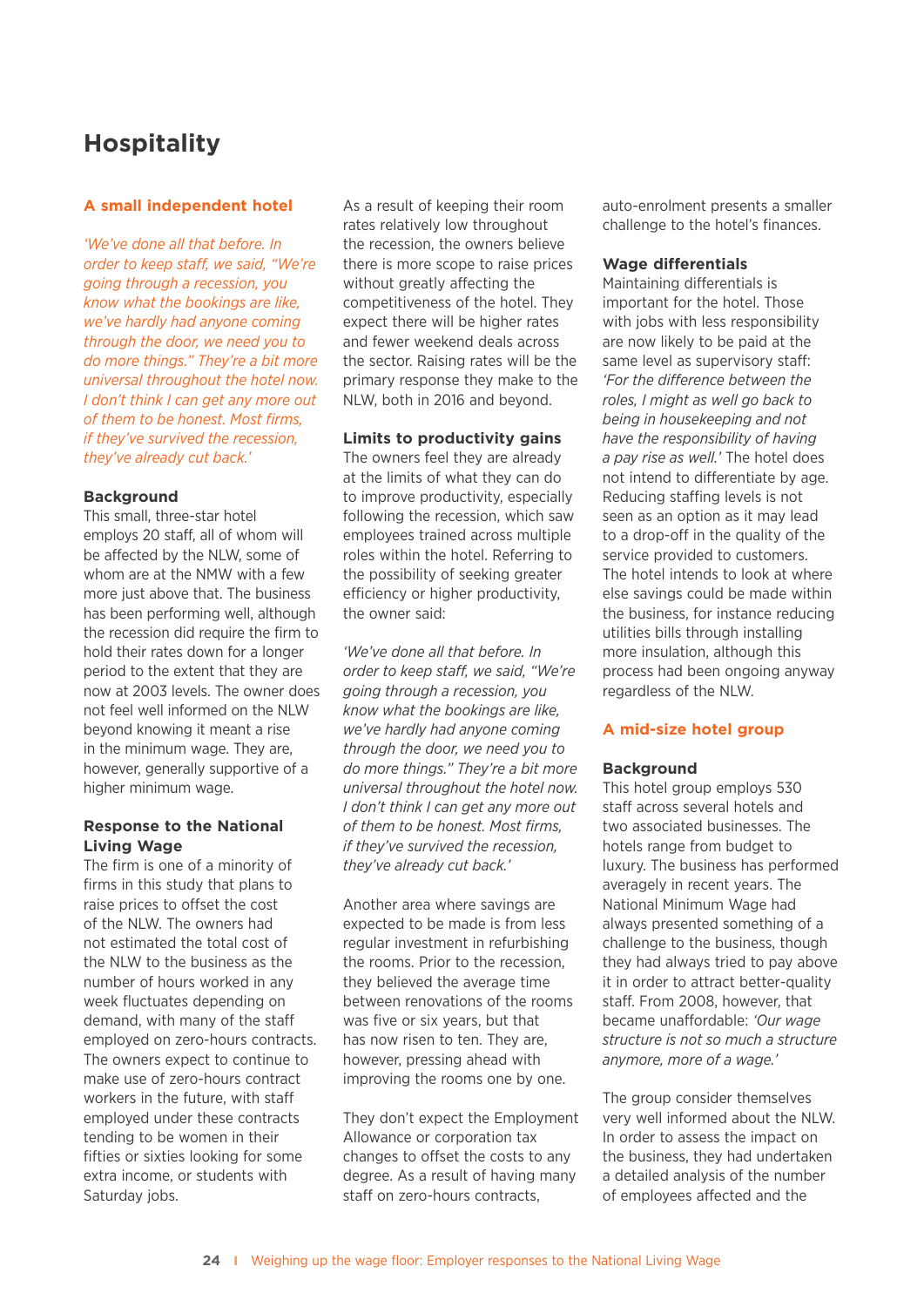size of the wage bill increase. On a subsection of those properties for which figures were available (employing 365 staff), as of April 2016, 121 would be on the National Living Wage, 70 would be on the National Minimum Wage and the remaining 74 were above the NLW. Across all these staff, 20–30 work fewer than 30 hours per week, with the rest (excluding those employed on zero-hours contracts) working more than 30 hours per week. They expect the NLW to be approximately twice the size of the increase in their wage bill they experienced in October as a result of the NMW rising from £6.50 to £6.70.

Their initial intention had been to adopt a three-point strategy for pay increases:

- **1** Staff aged under 18 would earn £6 per hour rather than using the lower youth rates (£5.30 for those aged 18–20 and £3.87 for those aged 16–17).
- **2** Staff aged 18 and over currently earning less than £7.20 would be brought up to that level.
- **3** Staff earning more than £7.20 would receive a 3% rise.

While the group will proceed with steps one and two, a 3% rise was deemed to be too expensive. As such, those earning more than the NLW will receive a 1.5% pay increase.

#### **Response to the National Living Wage**

The two main responses to the NLW are to reduce basic pay growth for the rest of the workforce and reduce the number of hours worked through efficiencies. This will include reassessing ratios (the number of guests per employee) and better workforce planning. As part of this better planning, the group will seek to minimise the number of hours worked by casual staff, a decision explained by their HR director:

*'We will more strictly enforce the casual contracts. A casual should be there to be called up to say, "Look, we've got a big function on the Saturday night, could you do a couple of hours?" And that's what a casual should be there for. We should be able to manage our business with our part-time and full-time employees. … If someone's a casual or people are in and out of the business, they tend to be less skilled, so if we can focus more on the skilled people, that won't impact our service levels at all.'*

They feel they cannot raise prices as doing so *'might price us out of the market, and then everyone will be out of a job'.* A similar perspective has driven their decision to leave staff numbers unchanged, with the view that the guest experience – and ultimately bookings – will suffer as a result. Despite the differences in price across hotels within the group, the same response is planned across all their different establishments, as they are all under the same brand. They do not specifically intend to hire younger workers as they place more emphasis on hiring the best person for the role. Given the size of the increase to their wage bill, they did not expect the Employment Allowance and corporation tax cuts to do much to offset the costs.

The group already spends a lot of time and money on training, both external and internal. That ranges from basic health and safety to cake decorating and wine tasting. This was seen to add value in terms of staff knowledge but also makes the staff happier. Progression is a priority in order to grow and develop. This year, 22 staff members were promoted, with 16 the previous year. Staff turnover remains high, however, and they fear the NLW will make it more difficult to recruit the best

people as many more firms will be competing for the same staff at very similar pay levels.

Looking ahead, they intend to revise their strategy each year but feel that more information and guidance is needed from the Government on the likely path of the NLW in order to help them implement it.

#### **The accommodation offset**

A couple of years ago, they had considered becoming a Living Wage employer, again in order to differentiate themselves from a recruitment and retention perspective. The primary obstacle from their perspective is that the single rate of both the Living Wage and the legal wage floor do not take adequate account of the accommodation and food they provide to their employees. With the accommodation offset for 2015 set at a maximum of £37.45 per week, staff in effect pay approximately £150 a month for the accommodation and meals offered. This is the group's primary complaint about the NLW. They support the case for a higher wage floor, but feel the current offset does not sufficiently take into account how the hotel industry operates.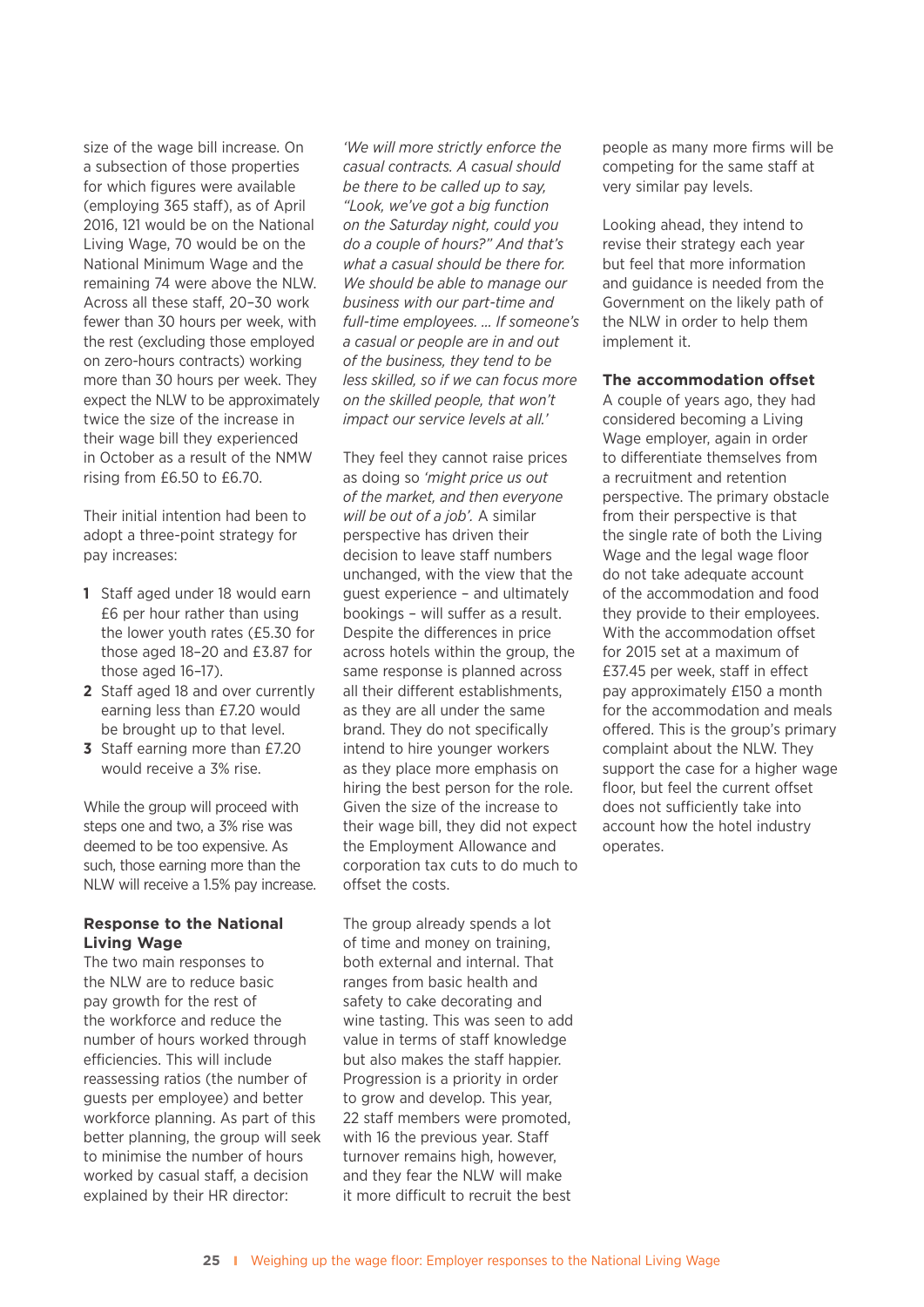### **Support services**

#### **A small construction and facilities management firm**

#### **Background**

This Scottish-based company employs approximately 425 people in the facilities management and construction sectors. The workforce comprises around 260 field engineers, with the remainder employed in various office-based roles across their locations. The company has recently reported a loss and made 12 people redundant because of challenging business conditions. As a result, the company will be looking to reduce costs in the future, mainly through a reorganisation of their business operations.

#### **Rationale for introducing the National Living Wage**

*'The Living Wage Foundation rate might cost more in the short term, but in the longer term it should generate more benefit in terms of lower staff turnover and help us win more contracts.'*

The company is working towards becoming a Living Wage employer, having already carried out an exercise recently to assess the impact of introducing the Living Wage Foundation hourly wage rate.

The drive to increase the hourly wage rate to a minimum of £8.25 per hour, for weekly paid staff, was mainly driven by the requirement to pay the Living Wage for a current tendering exercise. However, the company is also keen to be accredited as a Living Wage employer as part of the company's medium- to long-term strategy to increase productivity through *'being an employer of choice'.* The introduction of childcare vouchers, an employee well-being strategy

and a more attractive benefits package are key components of the strategy. Looking ahead, the firm is looking to provide more training, introduce healthcare cash plans and even introduce cycle or computer schemes.

The HR director of the business adds, *'If you look after your staff, you will have happier, more productive employees. Customer service improves, people come back, and you put money on the bottom line.'* The return of ten employees who had left the organisation reflects the success of the strategy to be known as a 'good employer'. However, this long-term strategy can sometimes be challenged by the senior management, who can be 'sceptical' and 'short term' in their thinking because of the competing strategy to make 'cost efficiencies'. However, senior managers are generally supportive of the longterm strategy.

#### **Response to the wage bill increase**

The new National Living Wage will have little impact on the organisation because they already pay 97% of the organisation's employees above the recommended rate. However, the voluntary Living Wage hourly rate of £8.25, set by the Living Wage Foundation, will add £30,000 to the overall wage bill of £2.7 million.

The organisation's primary response to this modest increase is simply to absorb the cost and work to win more business because of the 'fine margins' that exist in the sector. In addition, the firm says the uplift for the lowest-paid employees at the organisation will reduce the differentials between them and the rest of the workforce. However, the firm does not rule out reducing overtime in the longer term.

#### **Looking ahead**

The company says that the Living Wage is 'a good thing' because it will promote more fairness and transparency with their internal pay structures and simplify job roles. In addition, the firm will be looking to introduce more controlled and regular salary and role reviews as an indirect result of the introduction of the Living Wage. The company hopes to be back in profit by 2018 to ensure that the future Living Wage rate increases do not lead to any consequences elsewhere in the organisation.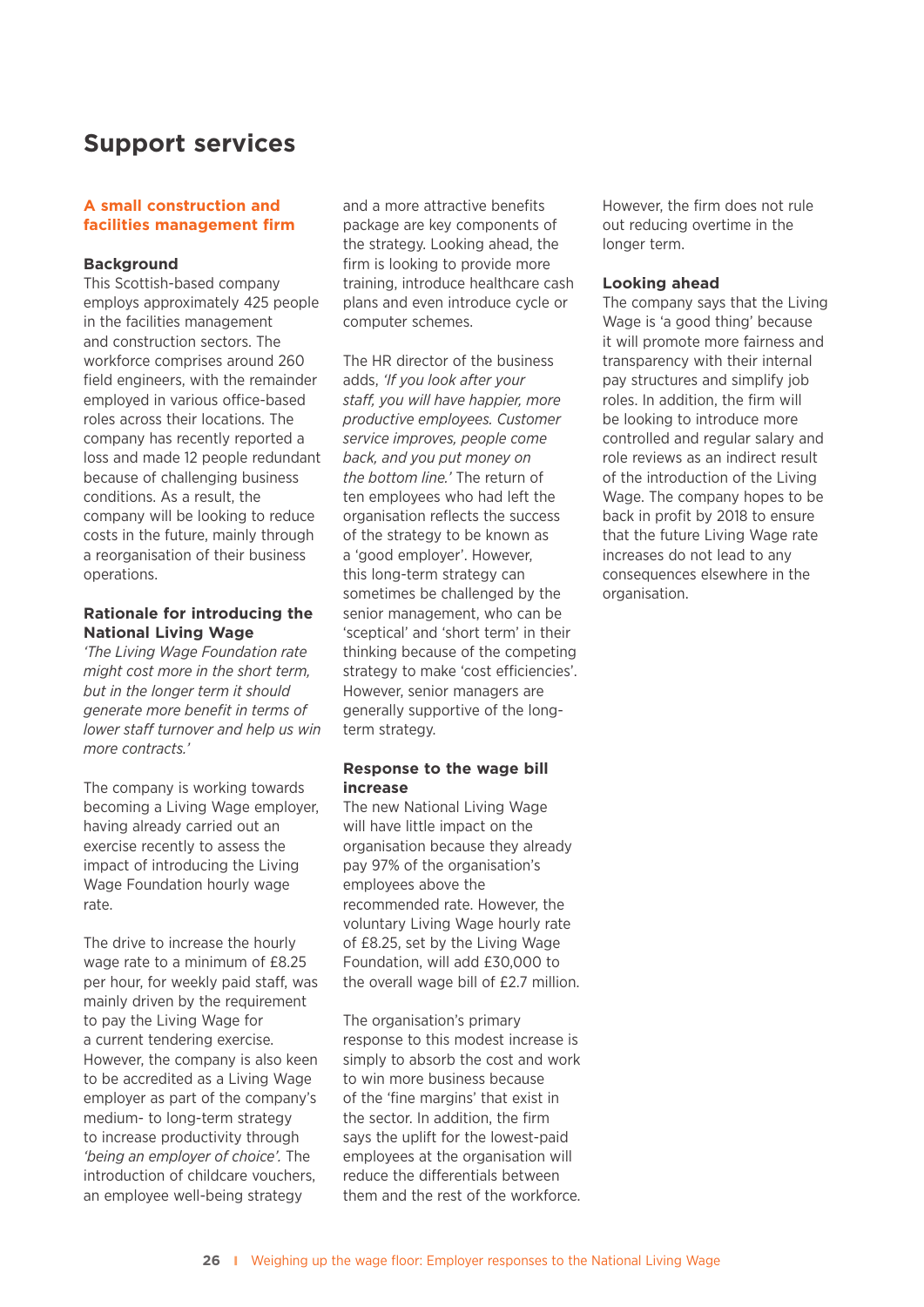### **Local government**

While many private sector employers feel they have a limited number of options available to them in responding to the NLW, for employers in the public sector, this is an even more pressing concern. The local authorities interviewed are contending with a unique range of pressures and limitations. With local government budgets having seen substantial cuts since 2010, many changes have already been implemented in order to make the workforce more efficient. Non-essential services have been cut, with employee numbers falling steadily in recent years.

#### **A large local authority in the south of England**

*'It's very difficult to forward-plan when the end goal is moving. We don't have a definitive "it's going to move from X to Y over this point in time in these incremental stages." It's not as clear cut as that. So I think in terms of future-proofing, it's incredibly difficult to forwardplan for that. Where are we going to be in 2020? Are we going to be at £9? Are we going to be at £9.35? Or are we going to be somewhere different? … So that is difficult to try and predict and try and come up with a plan that takes all of that into consideration.'*

#### **Background**

This local authority employs 15,000 employees who work across a variety of sites and services, ranging from staff employed in parks to those with back-office administrative duties. As would be expected, the pay of those employees varies greatly, with a system of 13 pay grades with 36 column points in place.

In common with councils across the country, recent years have seen its budget cut significantly, forcing difficult decisions to be made. This has led to a drive to raise efficiency across the council, seeking ways of 'streamlining' the services it provides. Looking ahead, it is bound by the 1% cap on total wage bill increases announced at the Summer Budget over the next four years.

The council is well informed about the NLW and supportive of the move. The NLW, though, will have a considerable effect on the council's wage bill. While the specific percentage of employees likely to be affected by the NLW is not available, a 'significant' proportion of council staff are set to see their wages increase in April 2016. These staff work in roles ranging from technicians to cleaners. By 2020, the impact of the NLW is expected to be much broader, however, affecting a more diverse group of workers. Of the 36 column points in its pay structure, the NLW is likely to cover the bottom ten of those by 2020, affecting a much wider range of employees.

#### **Response to the National Living Wage**

The HR director of the council reports that productivity improvements, cuts to the training budget and redundancies are the most likely responses to the NLW, although there is some uncertainty about this.

Ongoing discussion about pay differentials provides the backdrop to the uncertainty about employment levels at the council. The council reports that pay grades have been agreed independently, though they closely match the national pay agreements. A national pay offer has been made by unions to councils and so much of the decision-making needs to

be made on that basis, once it has been agreed. Because of that, the effect on differentials has not yet been decided, but it is unlikely that differentials can be maintained. As part of the wider reduction in public sector staffing levels, job cuts may be necessary as the NLW moves towards £9 in 2020.

When a plan for a response is finalised, it will be done at a senior political level. However, it is expected that there will be some flexibility within departments to choose how they respond. This means that individual managers with different parts of the council may have discretion over how productivity gains could be achieved. This will form part of the ongoing efficiency drive sparked by cuts to local government budgets. But while the potential of 'getting more' out of council staff was discussed, training that was deemed as 'nice to have' is already being cut back on and is likely to be decreased further.

When the pay deal is finalised, it is expected that an initial two-year deal will be agreed. Following that, the council and unions will re-examine how the costs are being borne and what opportunities there are. It will discuss how best to adapt with neighbouring councils.

#### *Difficulty of planning ahead*

Even putting aside the ongoing negotiations as to how much of the increase should be passed on to other staff, the council admitted that putting any effective long-term plan together is made challenging by the lack of certainty surrounding the future path of the NLW.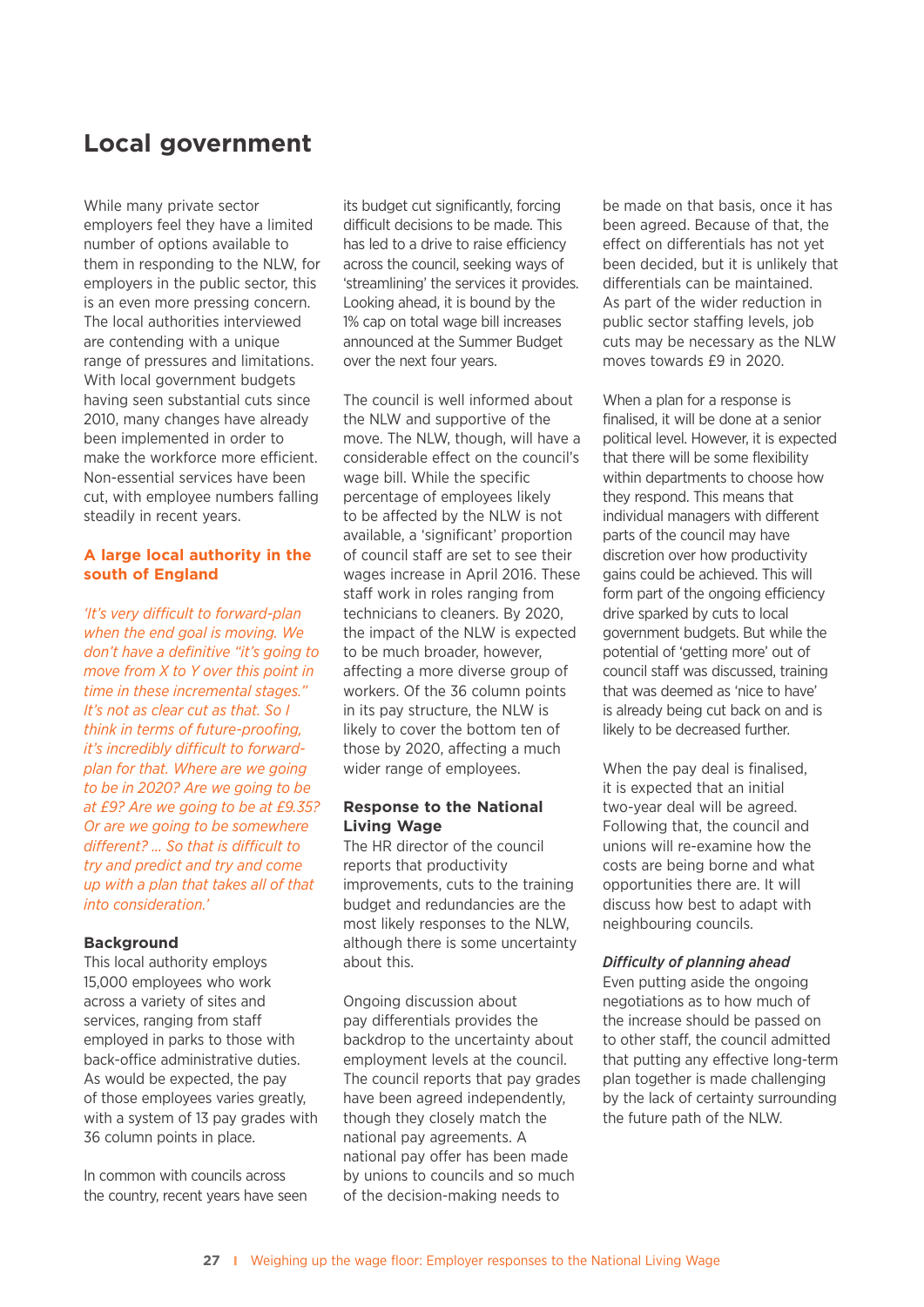#### **A medium–large local authority in the north-east of England**

#### **Background**

A council in the north-east of England has contracted a large multinational firm to operate schools within the area. The contract covers 4,200 employees, many of whom will be affected by the NLW, including staff working in catering, caretaking and teaching assistants. The contract that the firm has includes a 'passthrough' arrangement, with the council having to fund additional costs above those specified in the contract. The NLW falls into this category. A number of contracts are operated on this basis, most running for three to five years.

The council receives lower funding than many of the other councils in the area. It has worked closely with these neighbouring councils, many of whom are already paying the voluntary Living Wage. The council, however, had investigated the affordability of being a Living Wage employer, but ultimately decided it would not be affordable to do so. As well as the pressure on wages from local government cuts and the 1% pay cap, the council's outgoings continue to be elevated by the legacy of equal pay judgements.

The council considers itself very well informed on the NLW. The NLW has been discussed at the highest level with the council because, whatever response is chosen, it is likely to have political consequences. Focusing solely on the 4,200 employees across its schools, 610 are set to be affected by the NLW. Wages are estimated to be 85% of costs within the council's schools. so this represents a significant increase in costs.

A rigid pay grade system is in place. Their proposal is to pay a rate slightly above the NLW – which is aligned with one of the pay grades that is slightly above the NLW – but still lags the Living Wage paid by other local councils by roughly 45p. In order to balance this with the 1% pay cap placed on local government, higher-paid staff will receive a smaller pay increase.

#### **Response to the National Living Wage**

The council is limited in terms of what they can do with staff pay and benefits because of paybargained agreements with unions. The agreement reached with the unions is that they will pay above the NLW. Other responses will be to raise productivity with more outcome-based evaluations and try to reduce the number of days lost to illness. They don't intend to differentiate by age but had already planned to hire more apprentices and pay them at a lower rate.

In terms of concerns, recruitment and retention of staff is a concern. There are specific fears of the effect on social care, but this is part of a broader concern around funding and an ageing population rather than the NLW in isolation.

#### *Reducing service provision*

In the context of previous and future reductions in local government budgets, it is likely that some council-provided services will be reduced. While the NLW is not the sole driver of this process, it is seen as another pressure. As the HR director of the local authority puts it:

*'A local authority might have 27 libraries. Politically, the organisation is going to have a decision to make about whether or not those things are maintained. Because you have a statutory requirement* 

*and then there's your optional. So your statutory requirement might be you have to have 20 libraries and they'll have to make a decision about the ones that are over and above. I think that's something that most businesses, not just the public sector, will be looking at. We'll say, "Right, what do we absolutely have to deliver, what do we need to deliver, and what's nice to deliver?" and then you have to work back from that.'*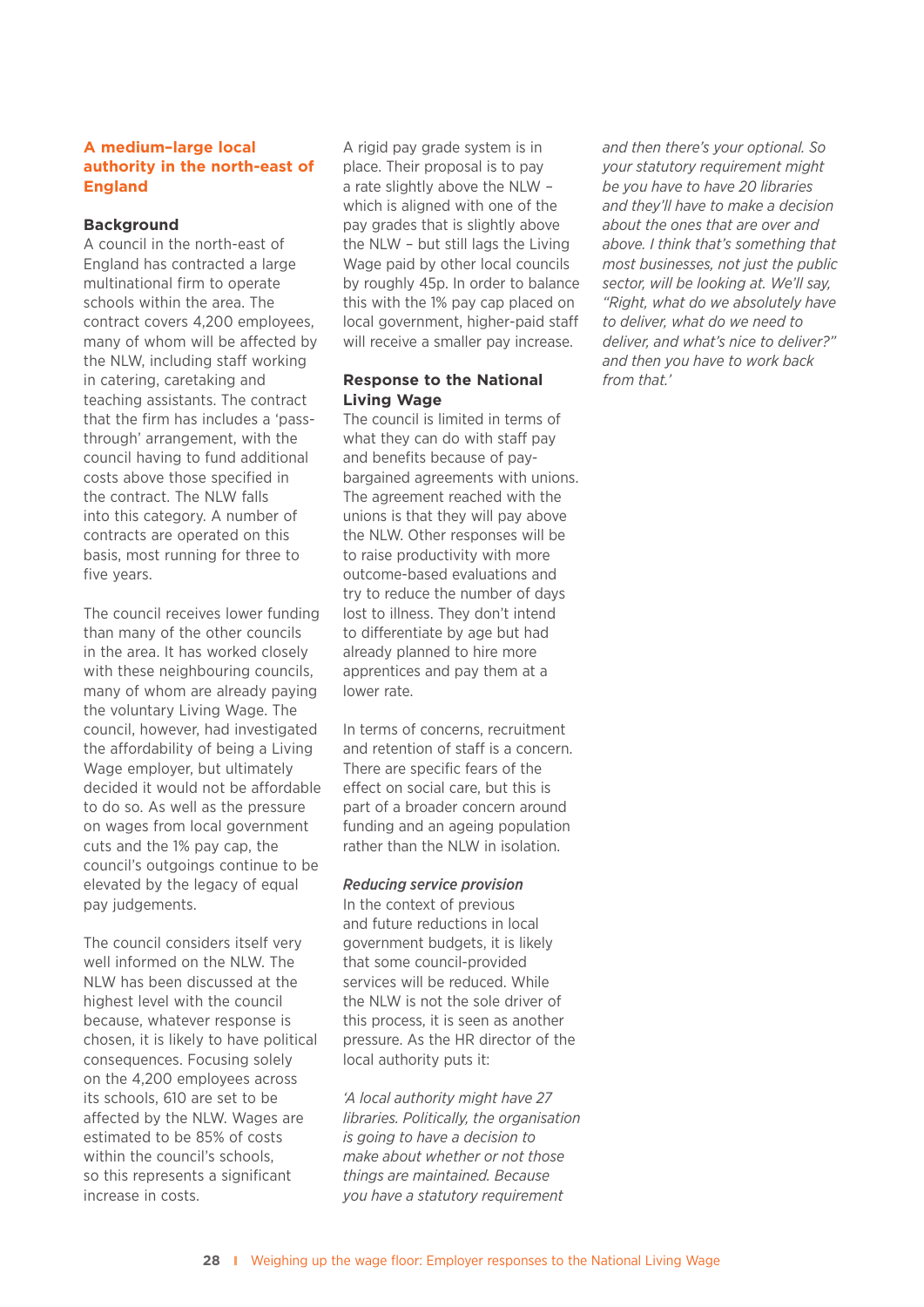### **Other**

#### **A school academy in the public sector**

#### **Background**

This academy in the south-west of England employees 180 members of staff and has historically paid slightly above the NMW. About a year before the announcement of the NLW, the academy discussed the merits of moving to the voluntary Living Wage but ultimately decided it would have proved 'unaffordable'. The academy was in a relatively strong position in terms of its overall funding because its pupil numbers were growing well, a major part of the funding calculation for schools. They expressed a concern for other schools with falling pupil populations which would see budgets reduced.

The academy feel they are not particularly well informed about the NLW, especially on the path it will take post-2016. Although the majority of their staff are teachers and so are well above the wage floor, the NLW will nonetheless have a large impact on the academy's wage bill. Other roles at the school, including teaching assistants, cleaners, caretakers and administrative staff, are likely to be affected by the NLW.

The academy has modelled that the NLW will grow by 45p each year to 2020. Under this arrangement, this would represent a 1% rise above what they had budgeted for in 2016–17, taking into account pay rises linked to the cost of living and the NMW. Looking ahead, these wage increases would increase during the current parliament, finally reaching 4.4% in 2020. In practice, about 75% of the academy's support staff will benefit from the NLW, which is equivalent to 50 people.

#### **Response to the National Living Wage**

The academy is therefore uncertain about how to respond exactly to the NLW increases over this current parliament. However, it is looking at ways of improving productivity levels and reducing the wage differentials to respond to the higher cost of the NLW.

Against the backdrop of the various pay grades at the organisation, which sees some earning 30p or 40p more than their lowest-paid colleagues, the school is currently developing two options to present to these staff. As the business director of the academy puts it: *'The first option is we don't worry about the compression and let it happen. As long as you're being paid fairly for the job that you do, why would you care what someone else is paid?'* The other option is to maintain some level of differentiation, whether passing on a particular percentage wage increase or a cash figure.

The academy is less concerned about recruitment and retention than some employers. They acknowledge that *'people have sat on virtually no pay rise for quite a lot of years now. And there's this so-called feel-good factor in the private sector.'* The commitment of low-paid staff to the social value of the school means they are in competition with other schools rather than broader private sector employers.

#### *Changing pay policy*

The academy sees the NLW as an opportunity to move towards more of a performance-related pay structure, which it hopes could boost staff performance:

*'We are slowly moving towards a much more output-oriented organisation. And I think this first tranche, this first new pay policy will not look particularly at driving anything. It will be about embedding the culture of performance-related reward. I think the next round will be much more about driving productivity. Rather than not reward somebody for underperformance, we will reward people for exceptional performance. … Once you get to that point, you can make the reward bigger and more attractive but fewer people get it. So the budget may not be overly affected by it but what it does do is it drives performance amongst the workforce to really perform.'*

#### **A small childcare provider**

#### **Background**

This childcare business has been in existence for almost five years. There are two parts to the business. The first provides payroll and employment contracts for around 800 clients that employ domestic workers across the country. The majority of the domestic workers are nannies. Other workers include gardeners and cleaners. The other strand of the business helps organisations as well as individuals find nannies, nurseries and childminders, either for themselves as individual families or for their employees.

The workforce comprises 11 members of staff. This includes eight people that are employed on a permanent contract on a part-time basis. In addition, three people are engaged as workers on zero-hours contracts. The majority of the workforce is employed in payroll administration and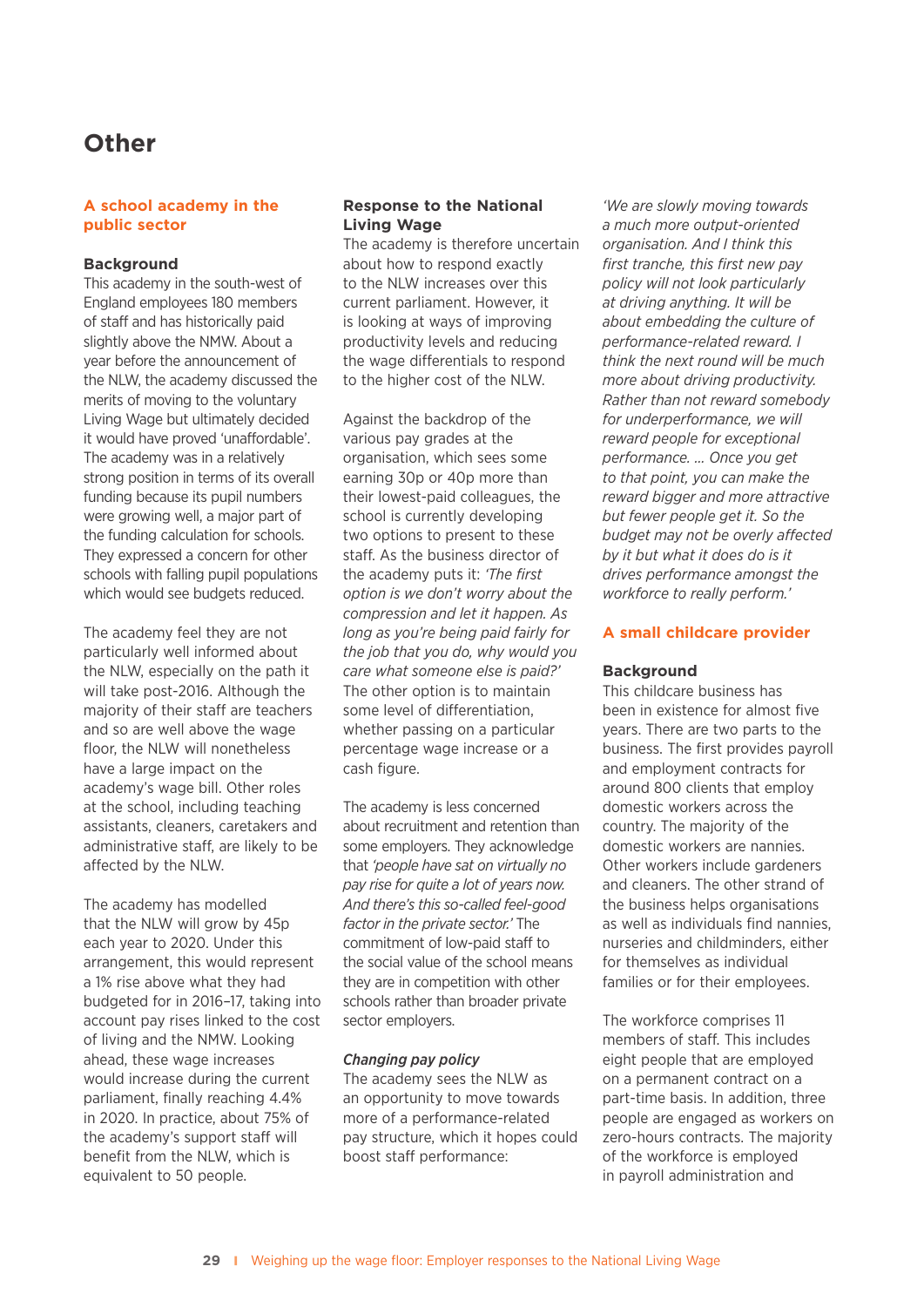business development. Business performance is measured by the number of new clients the company generates and the number it retains. In addition, the firm looks at market share, which is reported to be increasing.

#### **Rationale for paying the National Living Wage**

The firm already pays at least £9 gross an hour to all workers, which lies well above the National Living Wage rate. The elevated wage rates and the flexible working options are part of the firm's broader strategy to recruit and retain the right people. In addition, the firm identifies fairness, keeping staff happy and consistency with market rates, which are relatively high because of the location and professional nature of the roles, as key drivers. Looking ahead, the company does not feel that the new National Living Wage will put upward pressure on wages at the organisation. The strategy will remain to follow 'what is standard in the market'.

#### **Enforcement**

However, the firm warns that many individuals and firms may flout the National Living Wage, which may have a disproportionately large impact on foreign nationals. It alleges that there are already a vast number of workers in the sector, mostly foreign nationals, who are already being paid below the current National Minimum Wage. Examples include client requests for nannies that do 65 hours per week for 'as little money as possible'. Meanwhile, some workers are 'willingly' signing employment contracts that state a gross hourly rate of around £6 per hour. The firm alleges that many people use a loophole by reclassifying nannies as au pairs to avoid paying the National Minimum Wage – despite the fact they are often not allowed time to study

and are working in excess of the recommended 30 hours per week.

The firm recommends better enforcement and communication, especially to raise the low levels of awareness of the new laws among foreign nationals that employ domestic workers. It also warns that nursery costs will rise sharply following the introduction of the National Living Wage and outstrip the cost of employing a nanny or au pair, which may not increase at all. The company argues that this will be unfair because people who employ nannies or au pairs are often more able to afford the price increase than working parents who send their children to nurseries.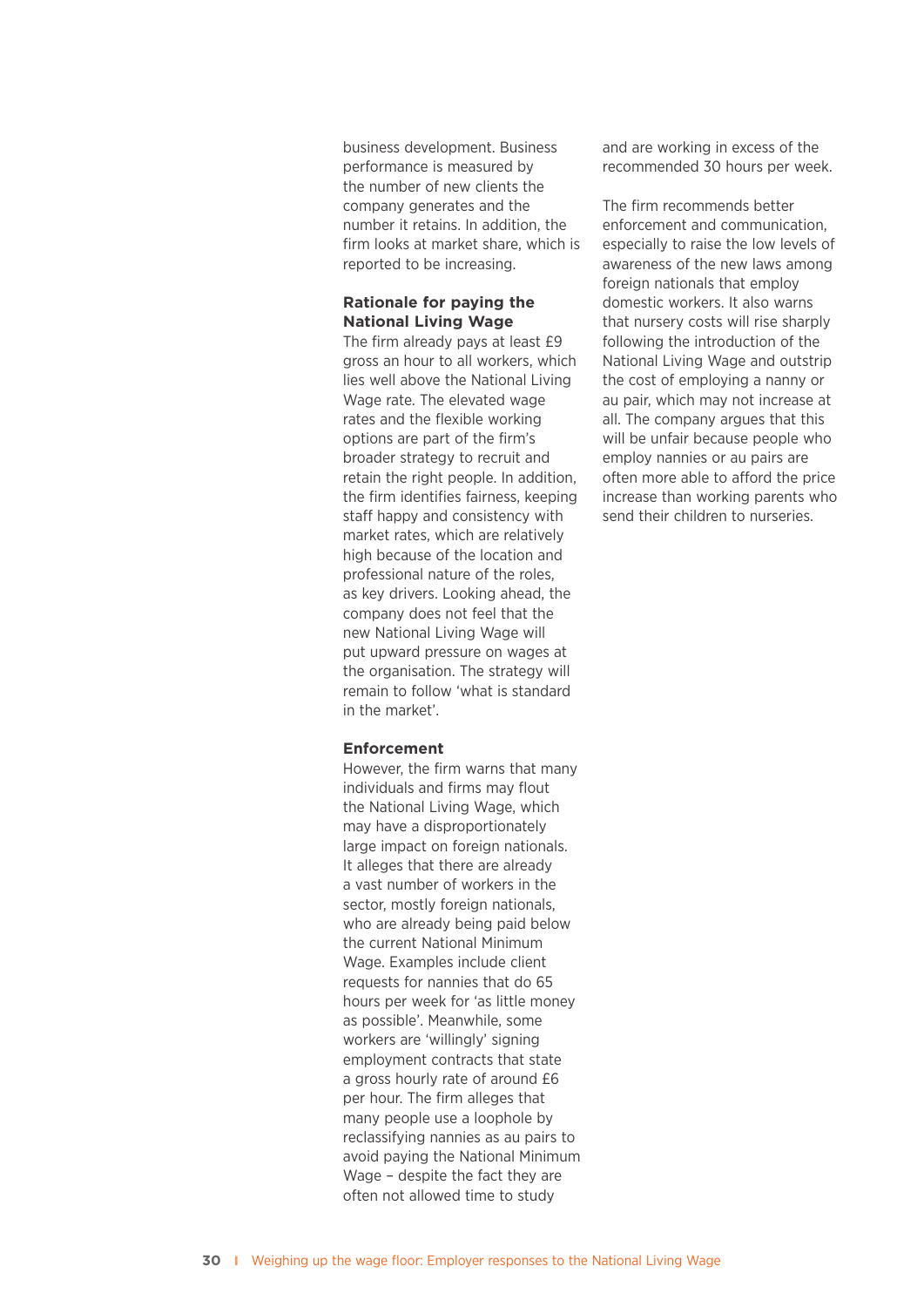### **Higher-paying sectors**

#### **A large commodities company**

#### **Limited impact**

A large commodities company describes itself as a market leader offering a high-quality service. It employs 500 employees in the UK, the vast majority of whom are paid well above the wage floor.

The company considers itself very well informed about the NLW. Only three of its 500 employees in the UK will be affected by the wage rise, so the impact on the business will be negligible. The business hasn't costed the impact of the introduction of the NLW because of how insignificant its introduction will be to their pay bill, even in 2020. They will not be taking any steps to increase productivity this year or over the next five years in direct response to the NLW, again because its impact on the company's costs will be small.

The board has taken an executive decision to adopt the NLW ahead of the Government's compulsory introduction date. It has made this decision because it is the 'morally right thing to do', viewing a higher wage floor as 'fair and equitable'.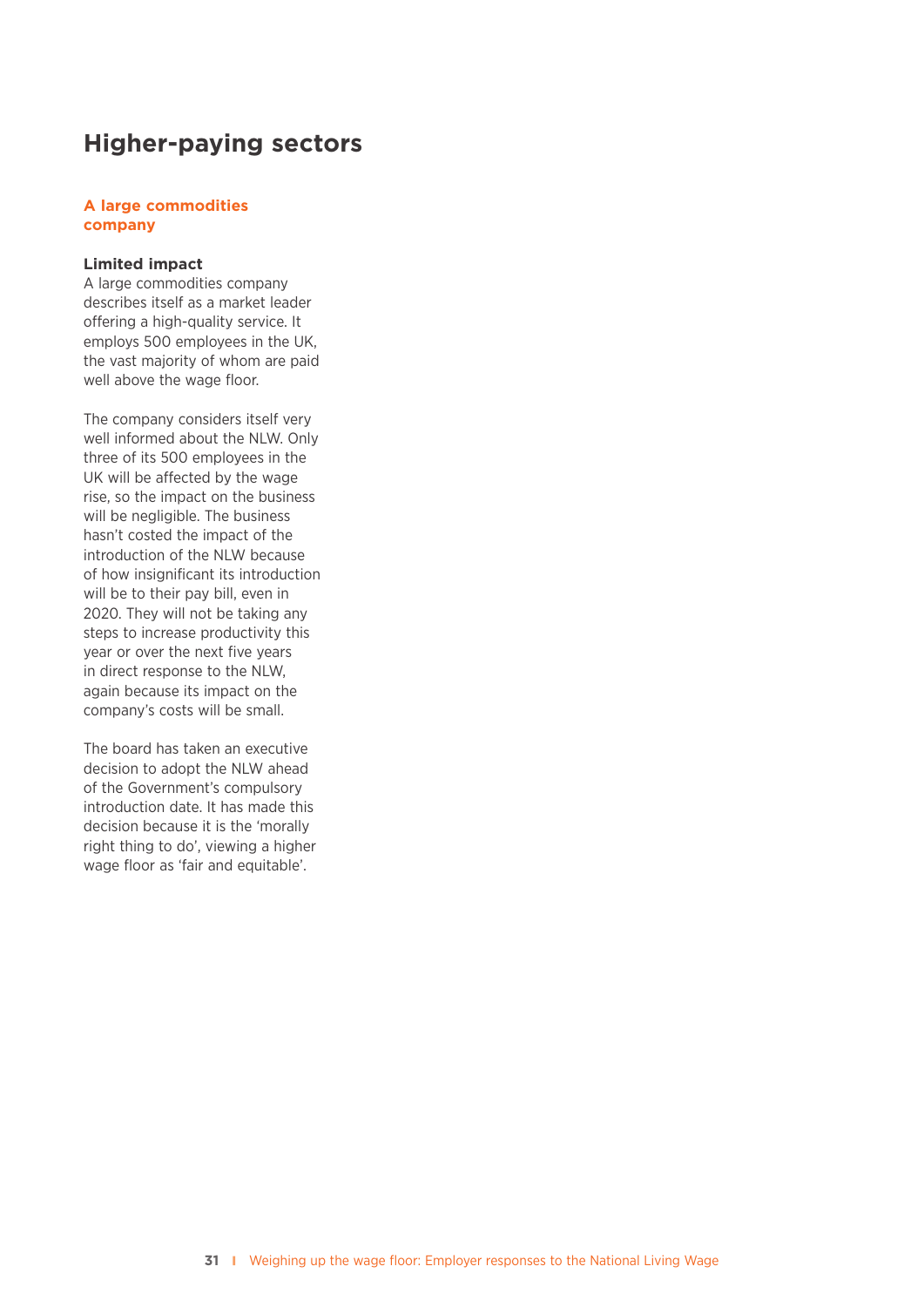## **References**

BANK OF ENGLAND. (2015) *Inflation report.* August 2015 update. London: Bank of England. Available at: http://www. bankofengland.co.uk/publications/ Documents/inflationreport/2015/ aug.pdf [Accessed 29 January 2016].

CAMERON, D. (2015) PM Speech on Opportunity. Available at: https://www.gov.uk/government/ speeches/pm-speech-onopportunity [Accessed 15 February 2016].

CIPD. (2015) *Productivity: getting the best out of people.* London: Chartered Institute of Personnel and Development. Available at: http://www.cipd.co.uk/binaries/ productivity\_2015-getting-bestout-of-people.pdf [Accessed 15 February 2016].

CIPD. (2015) *Investing in productivity: unlocking ambition.* London: Chartered Institute of Personnel and Development. Available at: http://www.cipd. co.uk/binaries/investing-inproductivity\_2015-unlockingambition.pdf [Accessed 15 February].

CIPD. (2016) *Employee outlook: focus on employee attitudes to pay and pensions: winter 2015–16.*  London: Chartered Institute of Personnel and Development. Available at: http://www.cipd. co.uk/hr-resources/survey-reports/ employee-outlook-focus-attitudespay-pensions-2015-16.aspx [Accessed 10 February 2016].

KABÁTEK, J. (2015) *Happy birthday, you're fired! The effects of age-dependent minimum wage on youth employment flows in the Netherlands.* IZA DP No. 9528. November. Bonn, Germany: IZA. Available at: http://ftp.iza.org/ dp9528.pdf [Accessed 16 February 2016].

LOW PAY COMMISSION. (2015) *National Minimum Wage: Low Pay Commission report 2015.*  London: Low Pay Commission and Department for Business, Innovation and Skills. Available at: https://www.gov.uk/government/ publications/national-minimumwage-low-pay-commissionreport-2015 [Accessed 15 February 2016].

METCALF, D. (2006) *On the impact of the British National Minimum Wage on pay and employment*. London: LSE. Available at: http:// cep.lse.ac.uk/research/labour/ minimumwage/wp1481c.pdf [Accessed 15 February 2016].

#### RESOLUTION FOUNDATION.

(2014) *More than a minimum: the Resolution Foundation review of the National Minimum Wage: the final report.* London: Resolution Foundation. Available at: http:// www.resolutionfoundation.org/ publications/minimum-reviewminimum-wage-final-report/ [Accessed 15 February 2016].

RESOLUTION FOUNDATION. (2015) *Taking up the floor: exploring the impact of the National Living Wage on employers.* London: Resolution Foundation. Available at: http:// www.resolutionfoundation.org/ publications/taking-up-thefloor-exploring-the-impact-ofthe-national-living-wage-onemployers/ [Accessed 10 February 2016].

RESOLUTION FOUNDATION. (2014) *Escape plan: understanding who progresses from low pay and who gets stuck.* London: Resolution Foundation. Available at: http:// www.resolutionfoundation.org/ wp-content/uploads/2014/11/ Escape-Plan.pdf [Accessed 10 February 2016].